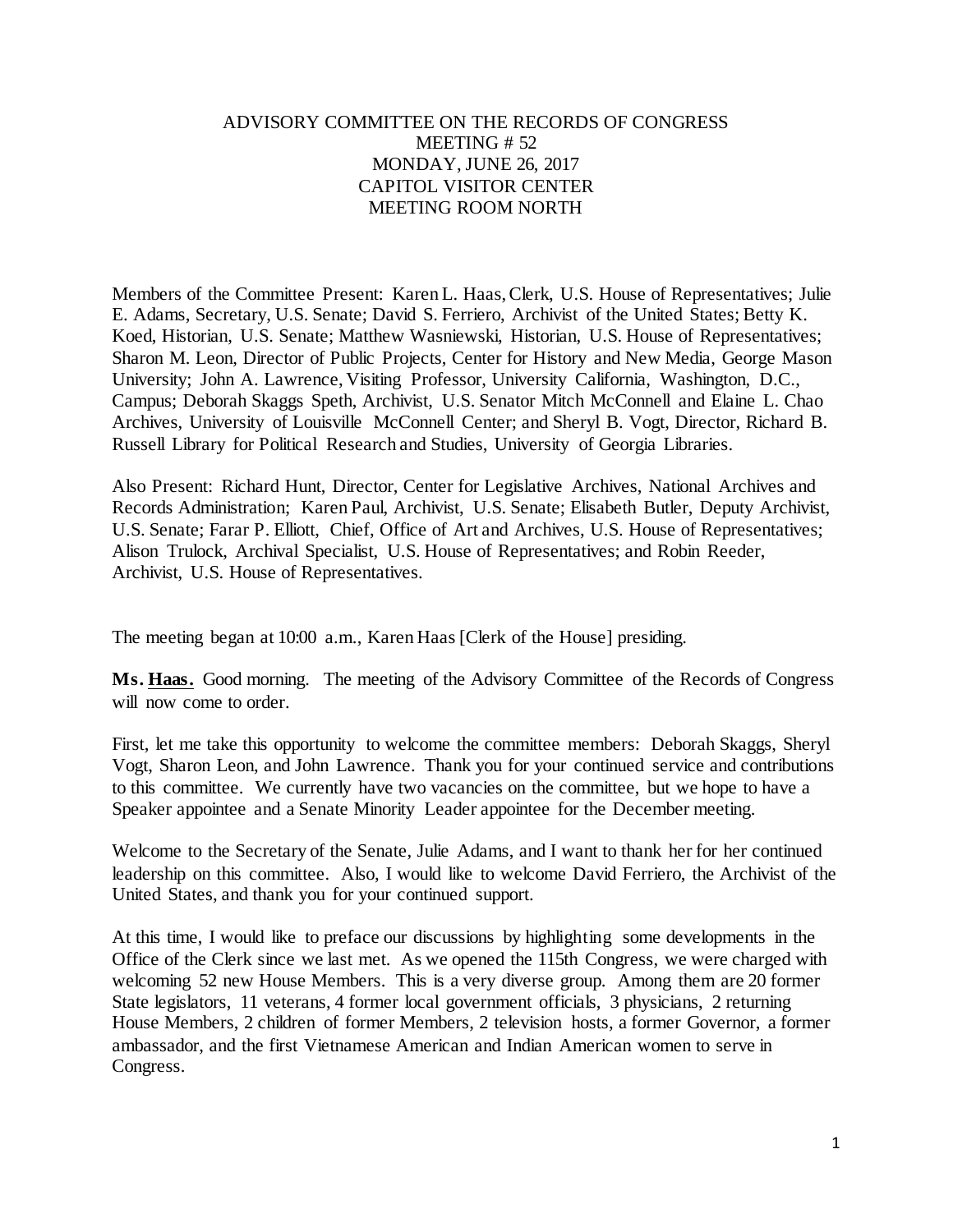We have also been busy managing five vacant offices during the 115th Congress, four of which are Members who have left the House to work in the new administration. Robin has been working with us on the management of the vacant office papers.

This year, we continue celebrating the 100th anniversary of the first woman elected to Congress, Jeannette Rankin of Montana. At the last Advisory Committee meeting, we heard about the oral history project the House Historian, Matt Wasniewski, and the oral history staff have been conducting with former women Members and staff, to date completing 40 oral histories to mark the centennial.

In addition, our curatorial staff in the Office of Art and Archives researched and produced a wonderful exhibit in the Capitol documenting the history of the first woman in Congress. For those of you who haven't seen it yet, I would like to invite you to visit the connecting corridor on the first floor of the House Capitol or visit the exhibit online at history.house.gov. If you would like to visit after this meeting adjourns, House Curator Farar Elliott would be happy to escort you up to the exhibit.

At this time, I would like to yield to the distinguished Secretary of the Senate, Julie Adams.

Ms. Adams. Good morning. I am glad to be here this morning and thank the Clerk for chairing this meeting of the Advisory Committee on the Records of Congress.

I am pleased to welcome back Deborah Skaggs Speth, Leader McConnell's appointee, who has served since June of 2015, and Sheryl Vogt, my appointee, who has served since June of 2007. I thank them for their past service and look forward to their future contributions. I also look forward to welcoming Leader Schumer's appointee once named.

The minutes of December's meeting highlight how much we all have to do to preserve our records during major election cycles and how important it is to be prepared with good guidance to both outgoing and incoming personnel. In the Senate, we experienced a turnover of eight Members respectively.

Archivist David Ferriero's comments about raising the visibility and importance of recordkeeping apply to all three branches of government. Success in this area helps to manage large-scale transitions successfully. His work with the tech industry to help create the tools that will facilitate better recordkeeping is of interest, especially in the management of personal privacy information that needs to be protected.

I thank David for assisting our outreach efforts with new Members by hosting a dinner for them at the Archives during their November orientation. His efforts were certainly successful. Senator Harris, a former NARA intern, asked her office to reach out to our Archivist for advice almost immediately after the dinner. So those dinners do pay off. Thank you, David.

This spring, we continued our tradition of celebrating Congress Week during the first week of April to commemorate the week in 1789 when Congress achieved a quorum and began its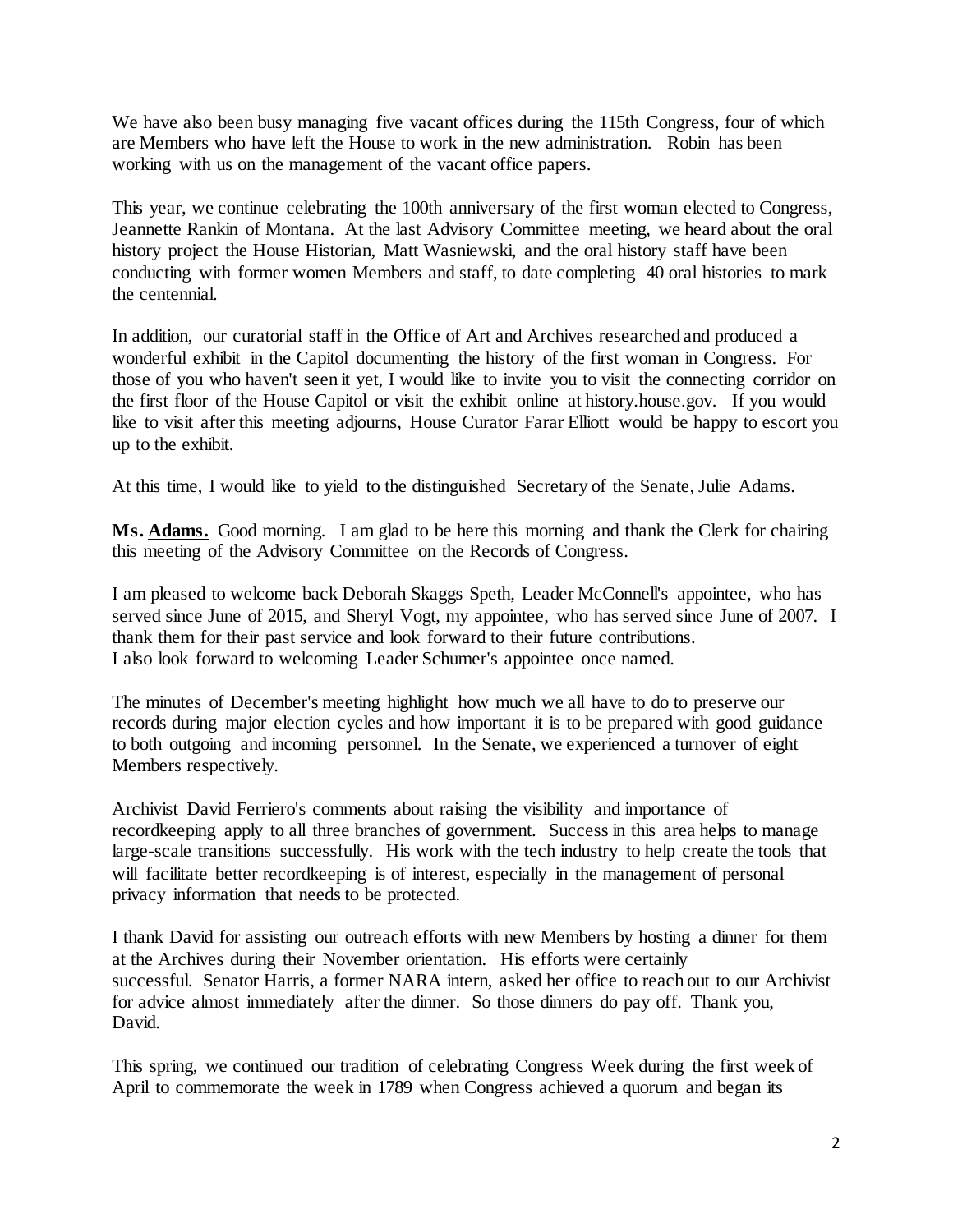business. This April, Associate Senate Historian Kate Scott explored the origins, legacy, and archival record of the First Reconstruction Act of March 1867 in a special Congress Week brown bag lunch talk that also highlighted the sesquicentennial anniversary of that landmark legislation.

Also, I am pleased to note that Leader McConnell submitted a statement to the Congressional Record in recognition of Congress Week, and you will find a copy of that before you.

Finally, having just had the opportunity to visit the GPO site on Friday, I look forward to hearing an update about the renovation of this space, as well as the other reports.

Thank you.

**Ms. Haas.** Thank you.

At this time, I would like to recognize David Ferriero, Archivist of the United States.

**Mr. Ferriero.** Thank you, and good morning.

I'll share a series of short reports on things that have happened since we last met, so this is very selective since a lot has happened.

First, I am sure you have read in the press about the Obama Presidential Record Center and a new model. In early May, we announced a new model for preservation and accessibility for Presidential records for the Obama administration. The money ordinarily devoted to building a research library, which gets turned over to the government, will be used instead to digitize all of the unclassified records. This will be the first digital Presidential library.

The Obama Foundation will build a policy Center and a museum, both to be run by the foundation, and a loan agreement between the foundation and the National Archives will be created for the use of the original paper records and artifacts in the museum.

The original paper records and artifacts will be housed in an existing NARA facility that meets our high standards for archival storage, and classified records will be stored here in Washington where they can be more efficiently and effectively secured and reviewed for declassification. In addition to the paper records, we received more than 250 terabytes of electronic records, including 300 million email messages from the Obama White House. Together, these borndigital and digitized materials will represent the largest digital archive of Presidential records. We have a lot to work out in the interim in terms of service models and access to the records and thinking around a digital Presidential record Center going beyond the Obama Presidency. So an exciting time.

In early April, we received from the Office of Management and Budget something known as memorandum M-17-22, which is entitled "Comprehensive Plan for Reforming the Federal Government and Reducing the Federal Workforce." It outlines several actions for each executive branch agency, the first being the development of an agency reform plan. This calls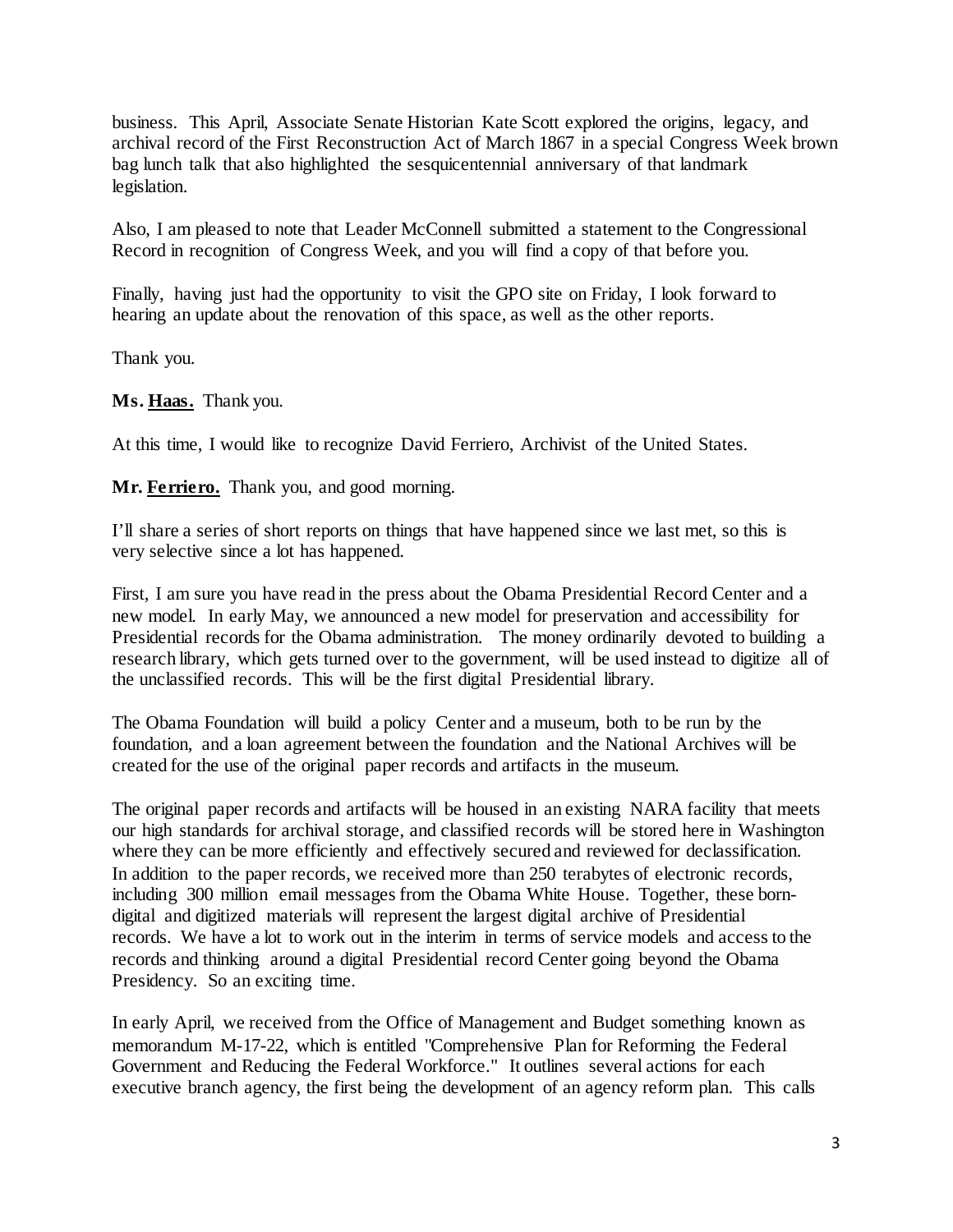for the review of programs and activities to ensure that every function is operating efficiently and effectively and is contributing to the core agency mission. We must identify activities which are duplicative, nonessential, or are not operating efficiently or effectively and propose actions to address these activities. The agency reform plans will be incorporated into our fiscal year 2019 budget and new strategic plan. Initial reform ideas and draft strategic goals and objectives are due to OMB at the end of this week.

In September, we submit refined drafts to OMB, along with our fiscal year 2019 budget submission, and will spend the fall in deliberations with OMB and publish our final agency reform plan and strategic plan in February of 2018.

You have read in the press, I am sure, about a recent theft. One of the biggest challenges we have is the balance between protection of the records and making them available to the public. The latest violation of trust was the theft of World War II era dog tags stolen from College Park by a private researcher. Between October 2015 and June 9th of this year, historian Antonin DeHays stole dog tags and other documents relating to U.S. servicemen whose planes had crashed during World War II. He sold them on eBay, and some were presented as gifts to museums. DeHays has been arrested, charged, and is cooperating with the U.S. attorney for the District of Maryland and our inspector general. He faces a maximum sentence of 10 years in prison.

If you haven't seen our "Amending America" exhibit, you have until September to do it. This is an exhibit that tells the story of how the Constitution can be amended, and the 11,000 attempts over time to do so. And on Veteran's Day, we open "Remembering Vietnam," the story of the Vietnam War. In March of 2019, the exhibit will be "Woman Suffrage and the 19th Amendment."

We have a new app on World War I. With the support of our anonymous donor, on the 100th anniversary of the U.S. entry into World War I, we launched an app, which includes photographs, documents, audiovisual recordings, educational resources, article blogs, lectures, and exhibits. And in commemoration of this event, we launched the World War I research portal with the goal of creating a central space for all National Archives' resources and content related to the war that can be mined by researchers, students, educators, and those curious about it. And I am most proud of the fact that this app is a collaborative effort led by the National Archives, but also includes content from the Library of Congress and the Smithsonian. This is historic for the three institutions to do anything together. That is my report.

## **Ms. Haas.** Thank you, David.

Our next order of business is approval of the minutes. Is there an objection to dispensing with the reading of the minutes? Hearing none, are there any corrections to the minutes? Hearing none, I would entertain a motion to approve and second.

**Voice.** I move.

**Ms. Haas.** Thank you.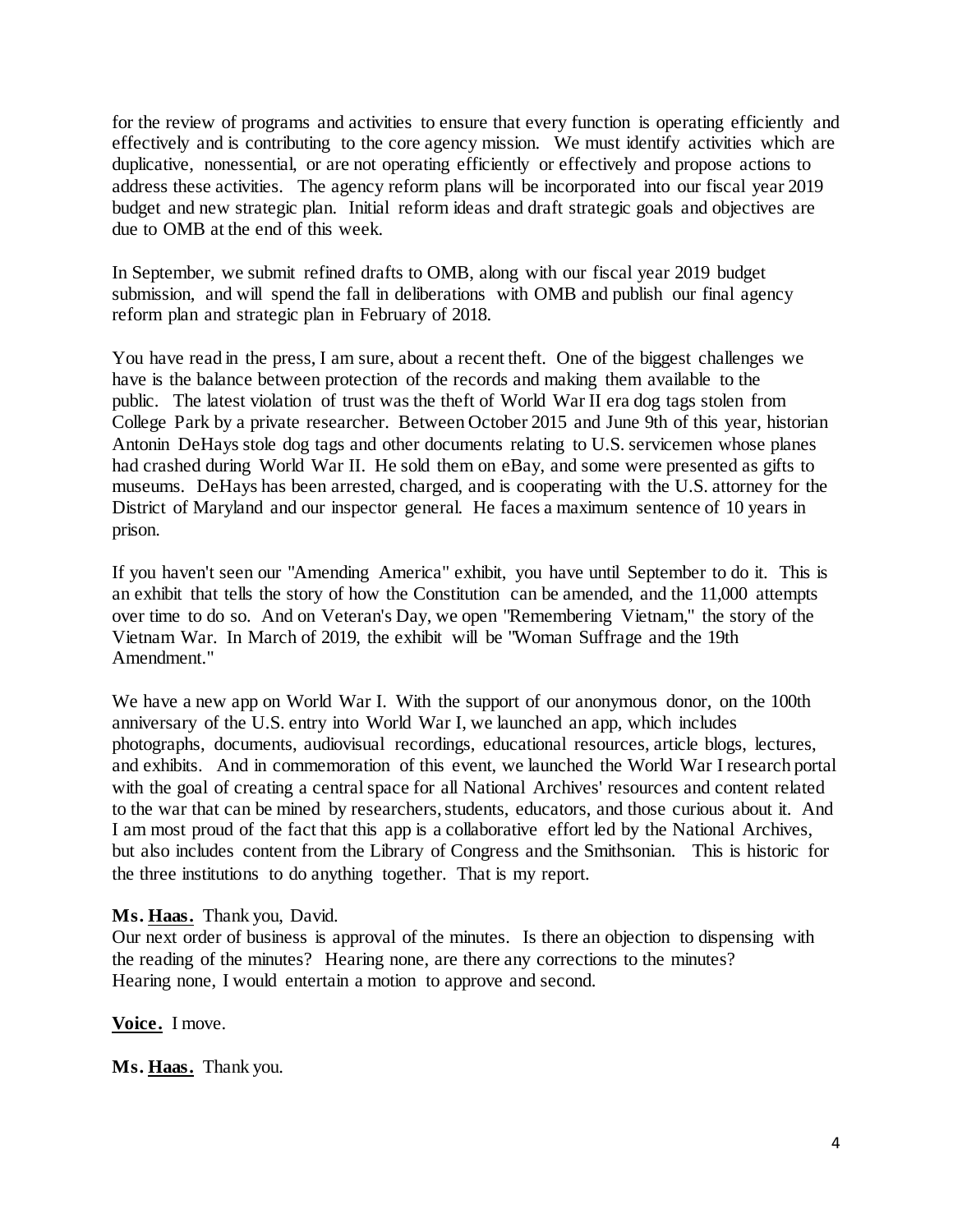The next item of business is I would like to invite the committee members to provide any updates they might like to provide on work that they have been doing. Sheryl?

Ms. Vogt. I will just share a couple of things with you. J. Roy Rowland, who was the dean of the Georgia delegation in the House back in the late 1980s, early 1990s, has just completed his memoirs that debuted this month. It is called "House Call." He is a physician. So I think that is a clever title. He writes about his work on the first healthcare plan during the Clinton administration. It is very much behind the scenes, very candid, and for that reason alone I think you would enjoy it.

And I would also like to say that I do not live in Georgia's Sixth District, but I feel like the people in Iowa must feel every time there is a Presidential election. So I am very glad that that has been resolved, at least for the time being. We will revisit it again, I guess, in like 18 months, but we have a respite. Thank you.

**Ms. Haas.** Thanks, Sheryl. Anyone else? Sharon.

**Ms. Leon.** I would just say that the lovely folks at the Archives Leadership Institute, which runs a week each year to train up-and-coming, best and brightest of archivists in the country, have started without me this week. Today is the beginning of the second day in Berea, Kentucky, and I am on my way there tomorrow to spend the rest of the week with them. It is one of my favorite things each year, and what I would say is that, in the applicant pool, we get a sort of smattering of folks from Federal service, but not nearly as many as I think we could and would like. So I want to mention to everybody in the room who is committed to the service and care of archives to consider participating in the Archives Leadership Institute. It is a really wonderful week, and it is a wonderful networking opportunity of relationships and coworkers that continue to launch projects well into their careers from this workshop, and it is kindly funded by NHPRC at the National Archives. So, off I go tomorrow, and I hope some of you will eventually join us.

**Ms. Haas.** Thank you. John?

Mr. Lawrence. I want to thank people in the room, as opposed to advertising. I just finished the book that I have been working on for the last 4 years on the House class of 1974 and the rise of partisanship, and there are a lot of people in this room who have been very helpful in encouraging and helping with the research. It will be coming out on March 1 with Johns Hopkins Press. So I am very happy to have that project behind me, but I am also really excited about it coming out.

**Ms. Haas.** Thank you. At this time, let me recognize Robin Reeder for an update on our activities.

**Ms. Reeder.** Thank you. To begin with, here are the statistics from our last Advisory Committee meeting. We had 21 consultations with Members; 2 with committees; catalogued 423 photos; textual records transferred to the Center for Legislative Archives was 828,000 pages;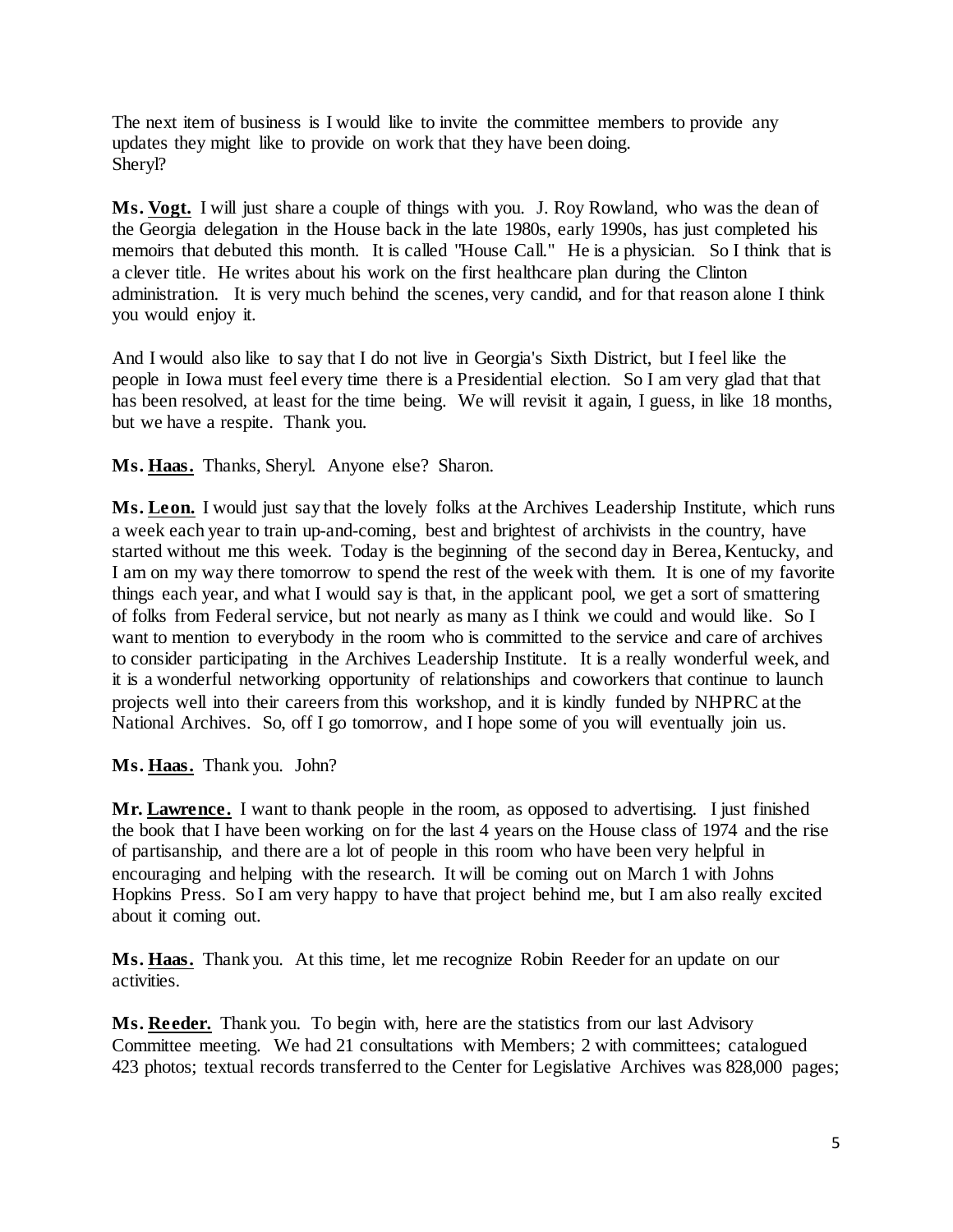electronic records transferred to the Center for Legislative Archives was 28.6 gigabytes; and loans to committees totaled 149,250 pages.

I would like to highlight some of the projects our staff members have been working on. We closed out the 114th Congress and started to work on the 115th Congress. Part of a normal start to a Congress includes working with the Clerk to send letters offering archival consultations to new Members and returning Members who have never had archival consultations, as well as letters to the committee chairs asking for records access, authorization sheets, and offering records management advice.

Also, part of our tasks for the beginning of a Congress includes collecting the Speaker election tally sheet, their certificates of election, and the oaths of office. We request photographs from new Members and those who have not previously provided images to update the online Biographical Directory of Congress.

We have received 72 images for this Congress and added these photos to the Biographical Directory. We also have been working on the Advisory Committee's *Sixth Report* with Farar Elliott, who will be talking about this a little later in this meeting. We are aiming to have drafts of it to send to the Committee at the end of October.

Heather Bourk worked on coordinating the transfer of records to be moved to temporary storage at the Washington National Records Center. The records will remain there until the space at the Government Publishing Office is renovated. Heather is also working on inventorying the House Photography Studio collection of photographs to prepare for their transfer to NARA's Still Pictures in the fall. There are approximately 250 FRC boxes of images and negatives documenting House Members and events.

Heather completed the transfer of records from the Select Committee on Benghazi with the receipt of 22 gigabytes of electronic records in addition to 260 boxes of textual records already transferred. And, currently, she is working on processing electronic records received during the 113th Congress, and orphan textual records for transfer later this year.

Michelle Strizever has been working with the House Historian's Office to find additional images for the "Women in Congress" e-book. This edition will have 94 new images, most of which are from the House collection. She is also working with the Historian's Office on researching images and writing captions for the upcoming "Asian and Pacific Islanders Americans in Congress" publication.

Along with Alison Trulock and Stephanie Grimes, Michelle presented on a panel about *Record Search* at the Society for History in the Federal Government Conference, which took place at the National Archives. Michelle discussed the details of digital asset management for *Record Search* files and explained how they are added to the website. She also gave a talk at the Society for Textual Scholarship Conference, which took place at the Maryland Institute for Technology in the Humanities, to introduce *Record Search* to other researchers and scholars.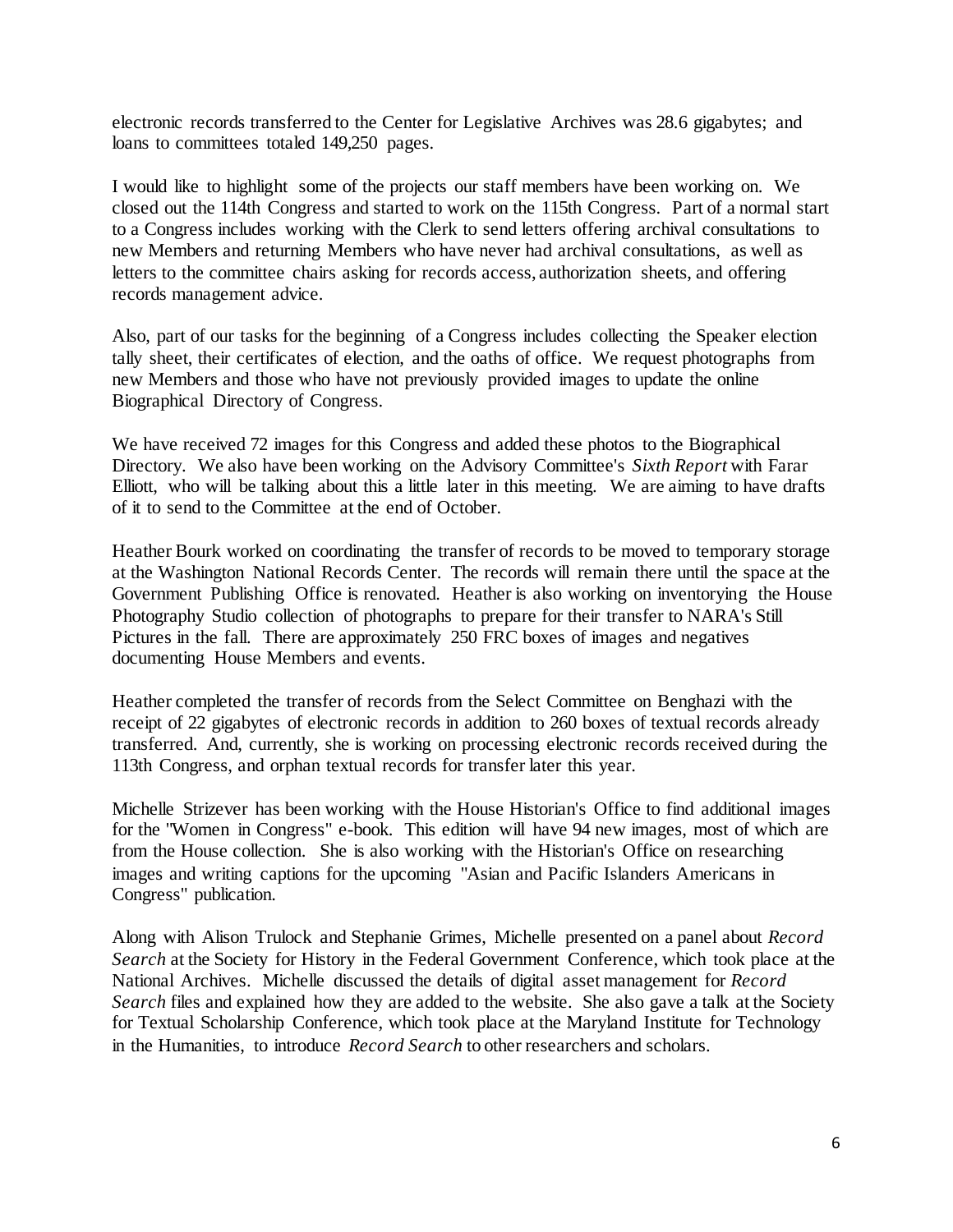Michelle worked with an intern in the House Historian's Office, who assisted with *Record Search*, research and writing, and helped Michelle do a full inventory of the photo collection. To promote photographs from the House collection, they crafted a month-long Twitter campaign that showed a detail from a photo and asked users to guess which photo it was from and then tweeted out the full photo a few minutes later. The campaign doubled the usual rate of user engagement with the *U.S. House History* Twitter account.

Alison Trulock completed archival research and wrote content for the digital and physical exhibits on Jeannette Rankin that launched in March, and she also worked on locating archival documents for the upcoming "Minorities in Congress" publication on "Asian and Pacific Islanders in Congress." As I mentioned earlier, she chaired and presented a panel on *Record Search* at the annual meeting of the Society for History in the Federal Government with Michelle and Stephanie, and she and Stephanie also demonstrated *Record Search* in the exhibit hall at the Annual Conference on Museums and the Web in Cleveland, Ohio. They wrote a paper for the conference that is available online.

Alison served as a national history judge for the nationals on June 12th and 13th, judging websites and exhibits in the junior and senior divisions, respectively. Finally, Alison was selected to serve a 4-year term on the editorial board for the *American Archivist,* which starts this July.

Currently, Alison is working on coordinating and preparing for the upcoming transfer of the 113th Congress records to NARA. She also has been busy overseeing the continued development of our *Record Search* project that we introduced to you all at the last meeting, and I would like to now let you hear from Alison about the updates of the database since then.

Ms. Trulock. Good morning. As I reported at the ACRC meeting in December, we launched *Record Search* in October 2016 with 109 records. Since then, Archives has been working to promote the project as well as add new content. In December, we shared *Record Search* with a preconference program for teachers as part of the National Council for the Social Studies Annual Conference. We received positive response, including useful feedback about the features they liked as well as how we can make *Record Search* more useful for teachers and students.

In April, I chaired a panel at the annual meeting of the Society for History in Federal Government that presented *Record Search* along with photo archivist Michelle Strizever and digital content specialist Stephanie Grimes. The panel covered how we created the project from the perspectives of content design and implementation. The panel was well attended and seemed to inspire other agencies to work to undertake similar initiatives.

Also in April, Stephanie and I attended the Annual Conference of Museums and the Web in Cleveland. We were selected to contribute a paper, which is available online, as well as to demo *Record Search* in the exhibit hall for the conference. It was useful to promote *Record Search* to new audiences in the tech and museum fields, and they were excited to see a project based on archival material.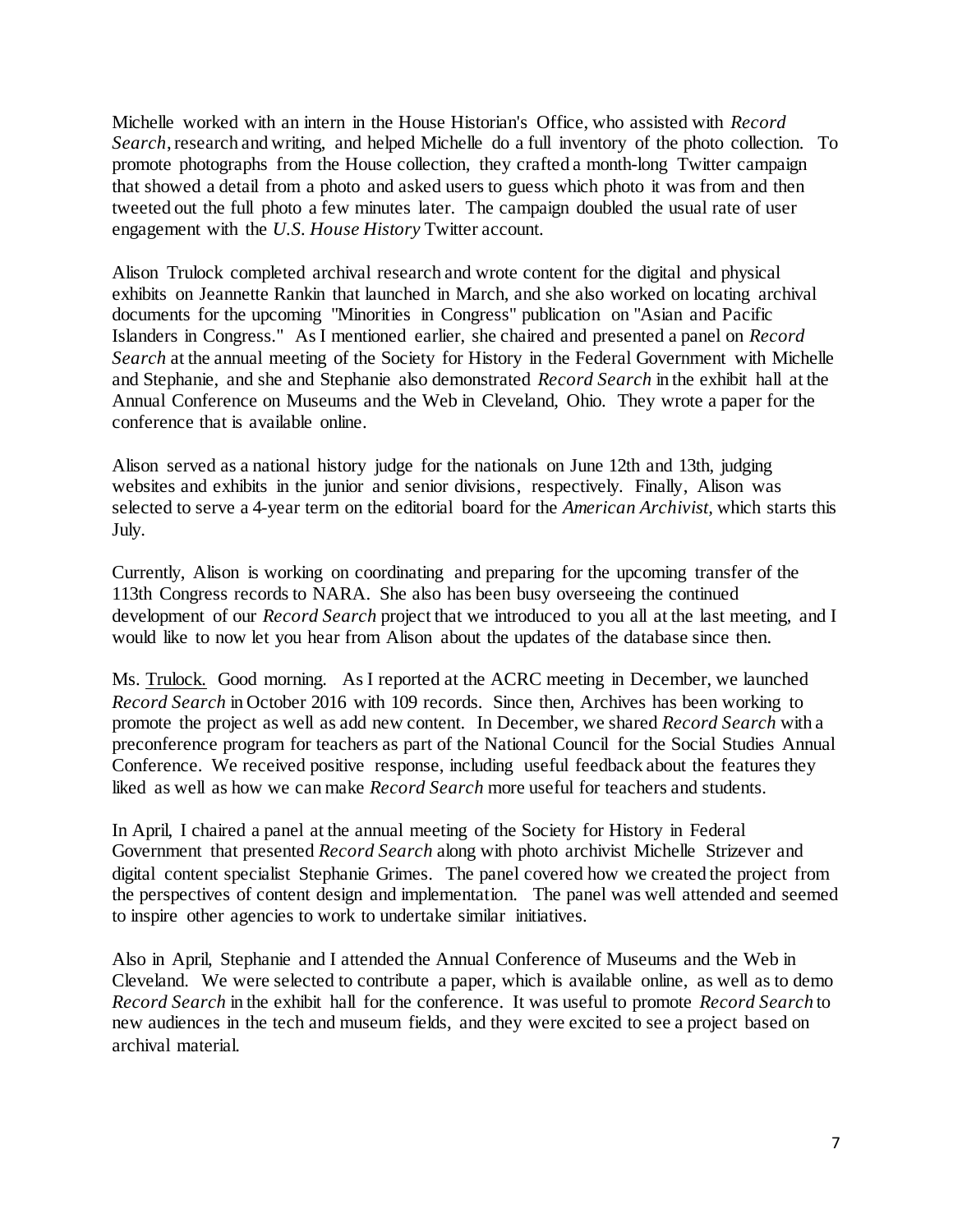Also, about a week ago, we added our first new content since launch in October with 23 new documents for a total of 132 documents. New research includes a poignant letter asking for Martin Luther King, Jr.'s birthday to be a national holiday, Eero Saarinen's original plan for the grounds of the Gateway Arch in St. Louis, Missouri, and a resolution asking for the Irish nationalists responsible for the Easter Rising to be treated as prisoners of war. Other documents include records related to Prohibition, discovery of the North Pole, Social Security, school prayer, and the Chicago Stock Yards. We are planning to add another 20 or so documents by the end of 2017, most of which is new research. At that point, *Record Search* will include at least one record from each of the standing committees that has records open under the 30-year access rule.

I will close with a few stats from our analytics. Since November 1, 2016, 3,303 users have visited *Record Search*. Users are looking at an average of about 2 pages per visit, and most users are coming to *Record Search* from Florida, California, D.C., and Texas. Users are primarily coming to the site from Google. However, we are able to track that many people are also bookmarking pages and showing that they are returning to the content and reusing it, which is great.

The top three most visited records are the conference report on the National Defense Education Act of 1958, the testimony of Senator Albert Brown on the assault of Senator Charles Sumner by Preston Books in 1856, and the 1916 election certificate of Jeannette Rankin. Users are spending an average of about 3.5 minutes on a page. And, actually, 58 seconds to a minute is about the average for most web pages. So we really think that is great. It shows engagement. William Claiborne's 1803 proclamation to the people of New Orleans welcoming the new territory and assuring its citizens of their continued protection is apparently so fascinating that users are spending nearly 7 minutes on that page, which is about double the average. As always, we continue to look for feedback, both on the content and the usability of Record Search. So please let us know if you have any suggestions. Thank you.

**Ms. Haas.** Thank you, Alison. Thank you, Robin. Karen, would you like to update us on your activities?

## **Ms. Paul.** Thank you.

The first thing I'll report on is Senators' records preservation. We had eight Senators' offices close and are pleased to report that seven Members elected to preserve their records in an archival repository. We used our handbook, "Preserving Senate History: Closing a Senator's Office," which details steps involved in preserving a legacy collection. We think being able to see the whole picture and understanding the scope of the job has inspired retiring Members, especially those who have served for a while, to hire professional archival assistants, and five have done so this time.

This edition of "Preserving Senate History" includes a new form for offices to track and describe their digital records. The offices with professional archival help were able to incorporate the digital curating guidance developed by our NDSR fellow. In conjunction with the Senate Sergeant at Arms, we updated and used a final countdown to-do list with necessary forms to allow closing offices to streamline a fairly complex process. We emphasized setting aside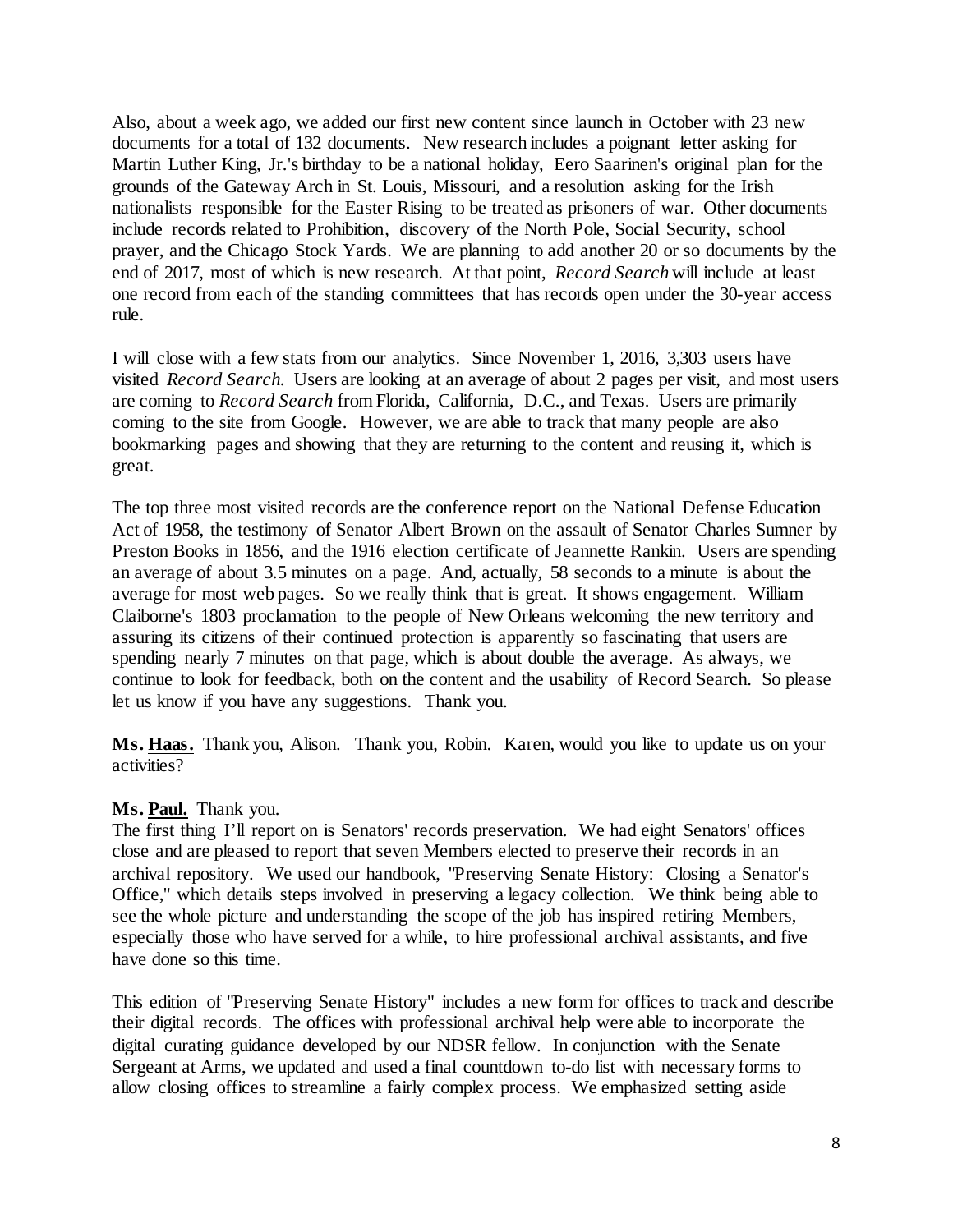enough time for digital archiving and recommended that offices begin the process around December 1, 2016, giving them a full month to complete the task.

We reached out to new Members through the 2017 edition of the handbook, "The Senate: The First 60 Days," which gives records management and other advice for set-up of new offices. We held a seminar for new Members entitled "New Members: Senator's Office Records Management Best Practices," and we are meeting with new offices individually to follow up and present our office archives toolkit now in its seventh edition. Our goal is to provide practical hands-on advice that can be applied incrementally as a new office settles more into a routine. We also led a brown bag discussion on the topic of, yes, you guessed it, "Spotlight on Records: Senator's Office Records Management and Archives," and this was sponsored by the Senate Chief Counsel for Employment.

And last, working with Senator McCaskill's counsel/archivist, we developed a new Senator's office records management and archiving plan, which is an actual working plan with detailed implementation steps and recommendations for best practices in the Senator's office *Archives Toolkit*. So it was thrilling for us to help an office actually build on the modules of best practice in the *Toolkit* and make a workable plan. This is proving to be popular with new offices and also some of the older ones.

We also reached out to State offices through a video seminar on the topic of archives and records management for State offices. And as previously mentioned, as part of our outreach to Members, we used the occasion of Congress Week, April 1st through 7th, to develop a statement about records preservation for the majority leader to submit to the Congressional Record. And we have shared a copy of that with you today, and I would love to have engraved in stone the statement as follows: "The American people have placed their confidence in our ability to effect meaningful change for the good of the country, and may we honor this sacred trust by keeping detailed archives of the work we do here."

For committee records preservation from December to the present, Deputy Archivist Elisabeth Butler processed 214 accessions of textual records from 16 different committees totaling 700 cubic feet and 20.7 terabytes from 13 committees. By "processing" I mean that she received and copied the electronic records; reviewed, corrected, and enhanced the descriptive information contained on the transfer records, documenting each accession; uploaded the information to the Archives Toolkit, our accession database; and for committees without archivists, she created directory lists and ran format ID and File Fixity checks on the digital accessions prior to their transfer to the Center, again incorporating our NDSR Fellow recommendations into our own office workflow.

Of note, we worked with the Joint Congressional Committee on Inaugural Ceremonies staff to determine the best organization, content, and records format of their archives with an eye toward capturing complete documentation and arranging it so that it would be useful for the next inaugural committee. We preserved 12.5 cubic feet of textual records and a still-to-bedetermined amount of electronic records.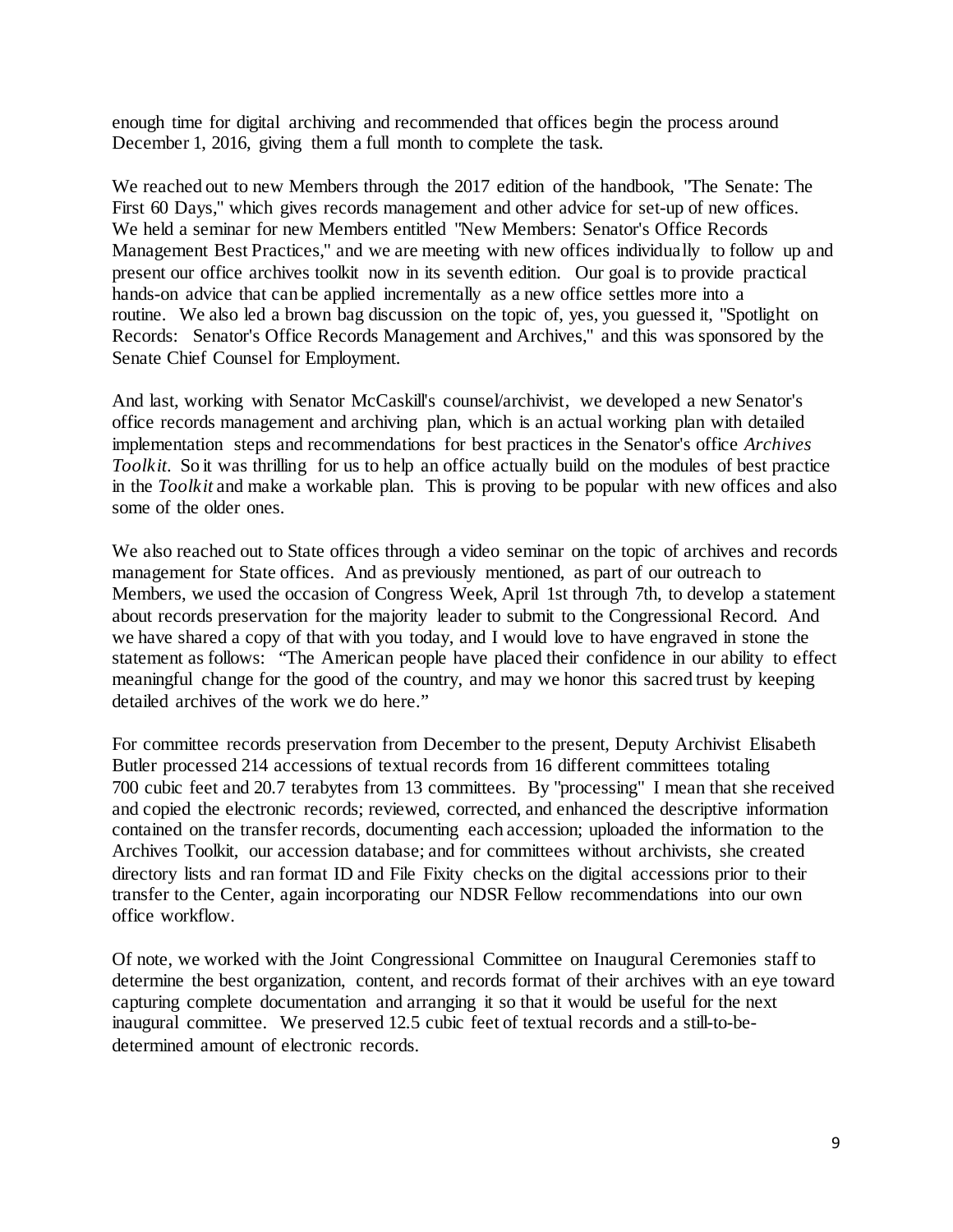We continue to work on obtaining final approval of the Fifth Edition of the *Records Management Handbook for United States Senate Committees,* but this effort has been impeded by several changes in staffing.

We have begun to work on what we are hoping will be a multi-module training program covering basic archiving principles, procedures, and records management for Senate staff, including staff directors, office managers, archivists, systems administrators, and legislative staff. We have developed an initial script and a PowerPoint presentation for what would become the first module, a basic briefing entitled "Introduction to Senate Archives: What Staff Need to Know." Modules for acquisition and appraisal, and accessioning, arrangement, and description, also are being developed.

We envision the fully developed suite as a course, that when completed by staff, will receive an archiving certificate from the Secretary of the Senate. We also are exploring ways to deliver this information electronically and are looking at in-house examples, such as a recent online security training that incorporated a quiz. In addition, we have identified a Massachusetts County Clerk archival training program that is supposed to become available through the Society of American Archivists this fall. And if any of our committee members know of other possible training models or examples that we might take a look at, please let us know about them. We will be presenting all of these ideas and suggestions to the Secretary of the Senate for discussion and approval, and then we will explore options in funding and implementation.

I wanted to mention a couple of noteworthy accessions in progress. While the Democratic Policy Committee has been archiving with some regularity, the Republican Conference had chosen to retain its older records until last summer, when they began to archive records from the early 1980s. Working on this material, we were pleased to find a copy of our first edition of our records management handbook for U.S. Senators published in 1985. This was a trip down memory lane for me personally, as I recalled working on that project with Conference staffer Patty Jackson, an indefatigable promoter of archiving to her Conference members.

Another accession we are working on includes Environment and Public Works Committee records relating to the investigation of the BP oil spill in 2010. Along with a smattering of textual records, the bulk of this documentation consists of electronic records totaling over 13 terabytes and containing a large number of proprietary formats.

We continue to accession committee hearing videos from the Senate recording studio, most recently from the 111th Congress. These are the Senate's master recordings of hearings with some occasional markup meetings included.

We also continue to work on social media archiving. Prior to the end of each Congress, we communicate with all committees about the advisability of accurately capturing committee social media records that may not remain accessible due to changes in institutional or committee leadership and the attendant changes to committee accounts. Deputy Archivist Alison White has worked with committees as well as Members' offices on archiving these materials. Based on information gathered during our work at the end of the 114th Congress, we determined that those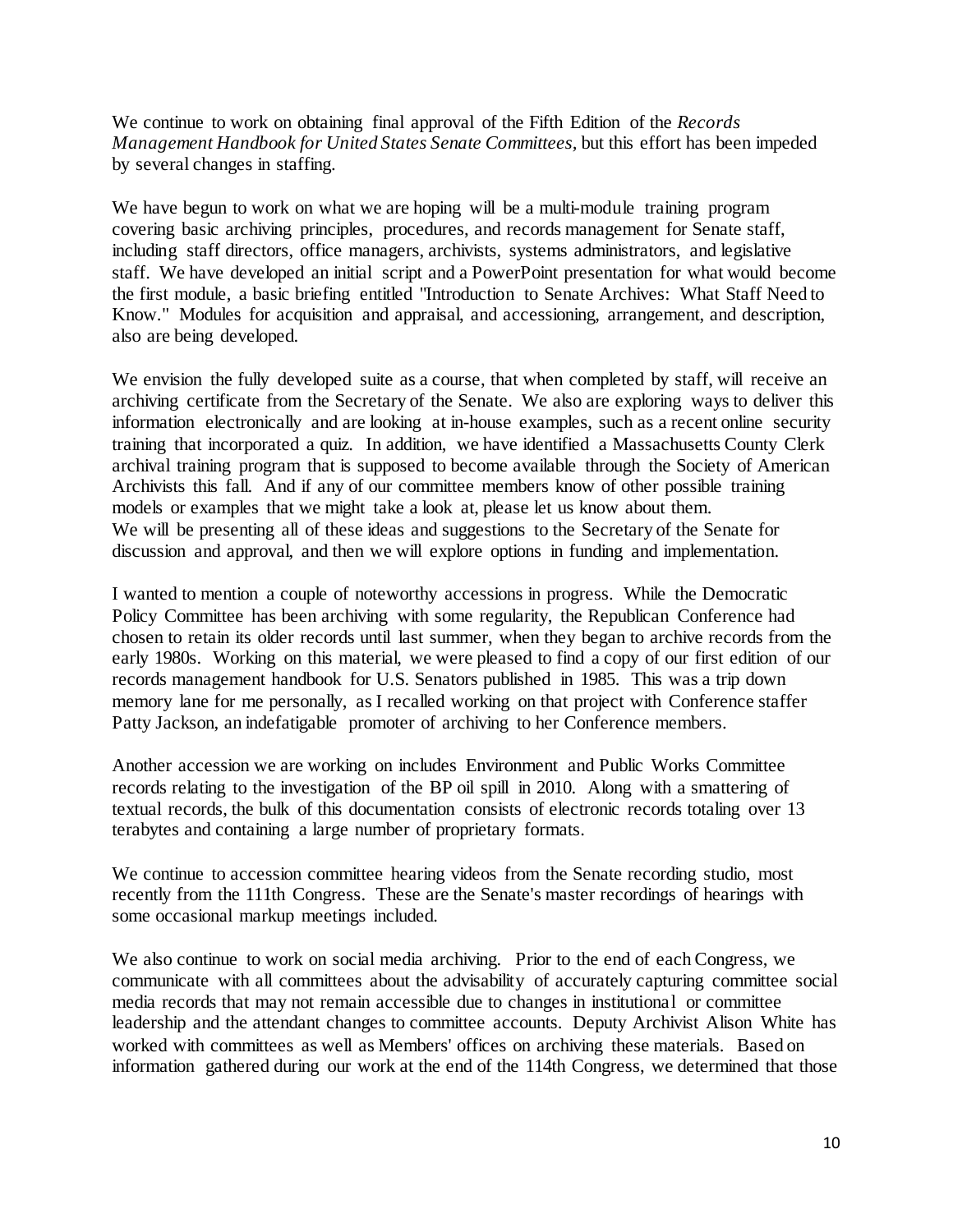offices that are using one of the Senate-approved vendors are receiving a better and more complete final product.

So, currently, the National Archives accepts web archive files, referred to as WARC files, which is the preferred format for web-accessible content in the archived state. We are suggesting that offices collect these WARC files in addition to content and metadata files in PDF, text, HTML, and XML. Because the process of downloading these records can be repetitious, take a considerable amount of time and computer resources, and is rarely without glitches, Deputy Archivist White has stepped in to assist offices without archivists on staff who request such assistance. We have collected some form of documentation for over 26 social media accounts from 12 committees thus far, with six of these committees using a vendor to archive 20 social media accounts. And most of our Members who retired also followed this practice and archived their social media accounts.

I think one way to measure the value of an archives program is to consider the number of loans made back to the record creators. During the past 6 months and the beginning of a new administration -- last December -- Senate committees requested 152 separate loans totaling 602 boxes. For perspective, in a normal year, the Center normally processes around 200 loans total House and Senate. So that was quite an uptick. Many of the borrowed records were related to committee work on nominations.

So we especially thank the staff at the Center, Richard and Merrily Harris, for the superb service they gave to us during this very busy time. You even went the extra mile and developed a new way for us to contact you so that several of your staff get our message at once and respond immediately. And I have to tell you that we have heard many, many thanks from grateful staff that we are passing on to you.

**Mr. Hunt.** That is very nice to hear.

**Ms. Paul.** Deputy Archivist White is participating in two Senate Sergeant-at-Arms Technology Assessment Group working groups. One is developing a digital asset management system for Senate offices to assist with photo and video management, and the other is looking at electronic communication platforms for project management. We feel it is very important to have an archivist on these working groups to assure that the ability to archive Senate records from new platforms is a criteria for consideration of any end product that is adopted.

For constituent services system data we continue to monitor progress on enabling CSS system data to be accessible and usable when donated to a Member's archival repository, and a number of our retiring Members this past time selected the more robust data download that was offered for the first time at the close of the Congress. Deputy Archivist White is working with the Congressional Papers Section Task Force on CSS data, and they are working on a white paper addressing how it is created and used in an active office and how it is offered and delivered to repositories, while also proposing strategies and solutions to enable repositories to work with this data and make it accessible to researchers at such time that it might become available. We expect the white paper to be available in time for the Society of American Archivists' annual meeting in July.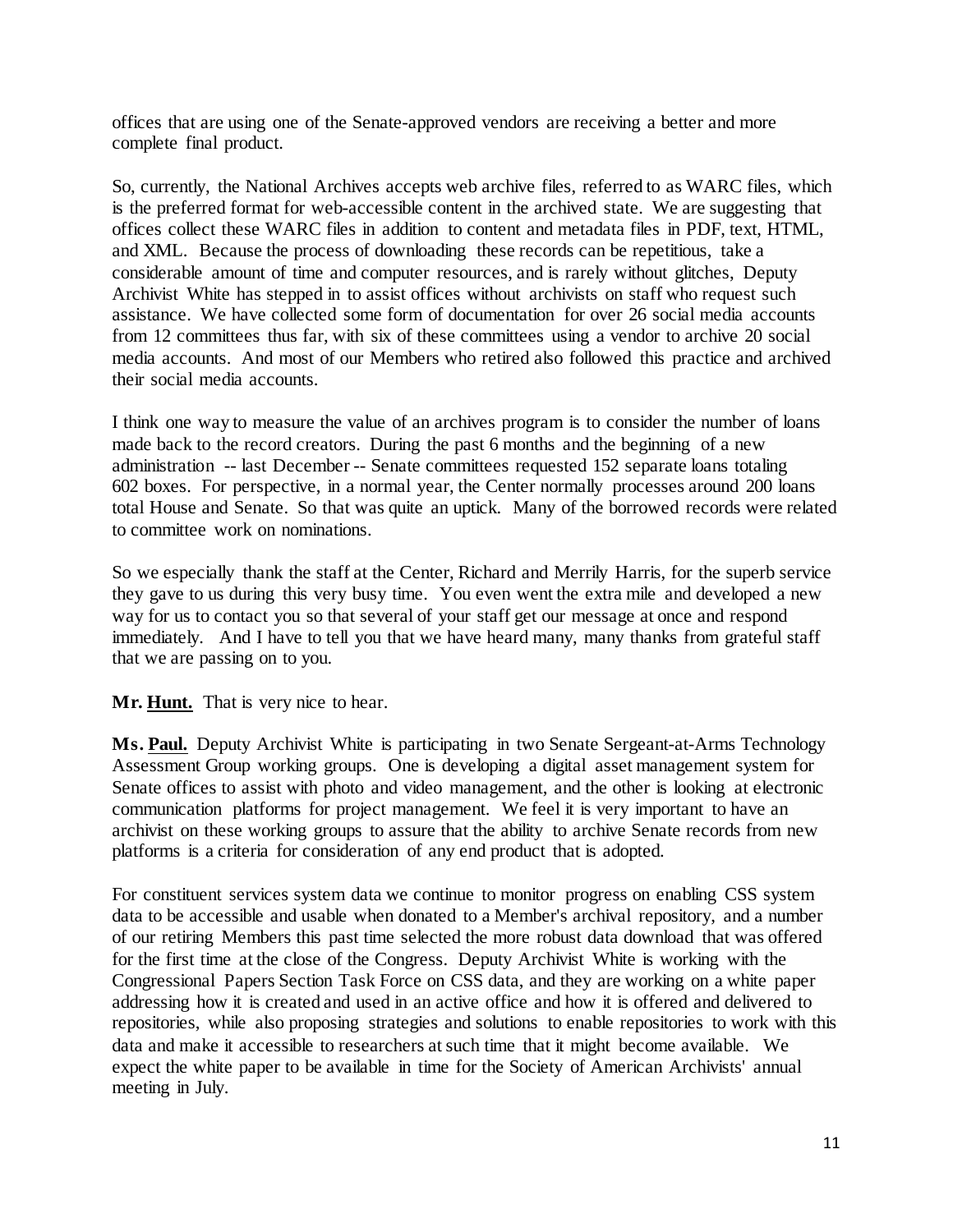I have an NDSR, National Digital Stewardship Residency, footnote. After a year as a host mentor in the Washington, D.C., cohort of the residency program, Deputy Archivist White recently attended a symposium on the program and participated in a workshop to develop standardized guidelines and a handbook for NDSR residencies. The symposium focused on different project implementations, the role of mentors' expectations and funding and sustainability of this program as a national model.

We are sad to announce that the Commerce Committee archivist, Matt Stahl, has resigned from his post on the committee to take up a position as University Archivist of the University of California Santa Barbara. From July 2013 through June 2017, Matt served the committee with distinction and has created a superior archival collection process for the committee. But we are happy for him as he moves back with his children of 2-and-a-half and 5 to be near his and his wife's families. During his time with the committee, he completed 80 accessions, of which 54 were e-record accessions and 37 were textual. The total textual volume was 233 cubic feet, and the electronic volume was 1.4 terabytes. I think that is a good example of the change from textual records being highest in volume to electronic records being highest in volume in a very typical committee.

But we are also pleased to introduce today Sarah Schmitz, Matt's successor. Sarah graduated in May from the University of Maryland with a master of library and information science degree and a specialization in archives and digital curation. While working on her degree, she held internships at the National Park Service, the White House Historical Association, and the Center for Legislative Archives. This is not her first time on the Senate payroll, because from 2007 to 2010, Sarah was a staff assistant on the Senate Health Committee assigned with archiving tasks. In fact, it was her experience on the committee which led her to pursue her professional degree as an archivist and come back to the Senate. So, welcome, Sarah.

The Association of Centers for the Study of Congress held its annual meeting at the Library of Congress from May 10-12, 2017. ACSC is an independent alliance of more than 50 political papers repositories that promote the history and understanding of Congress. This year's theme, "Centers for the Study of Congress: Connecting and Communicating," was explored through 12 panel discussions.

We have provided you with a very good detailed summary of the meeting prepared by Deputy Archivist Elisabeth Butler and John Caldwell, our former Senate Historical Office fellow. I do urge you to read that because there are some really helpful details in the report that present the procedures and techniques that the Library of Congress Manuscript Division is employing to manage its textual and digital collections, which are growing as ours are. The highlights of the meeting included a conversation between Senate Majority Leader Mitch McConnell and McConnell Center Archivist, Deborah Skaggs Speth; an interview with former Representative Barney Frank and his long-serving Chief of Staff, Peter Kovar; and a keynote by Dr. Colleen Shogan, Deputy Director of the Library of Congress National and International Outreach. I would like to ask Deborah to say a few words, and also her picture is on page 2 of the handout.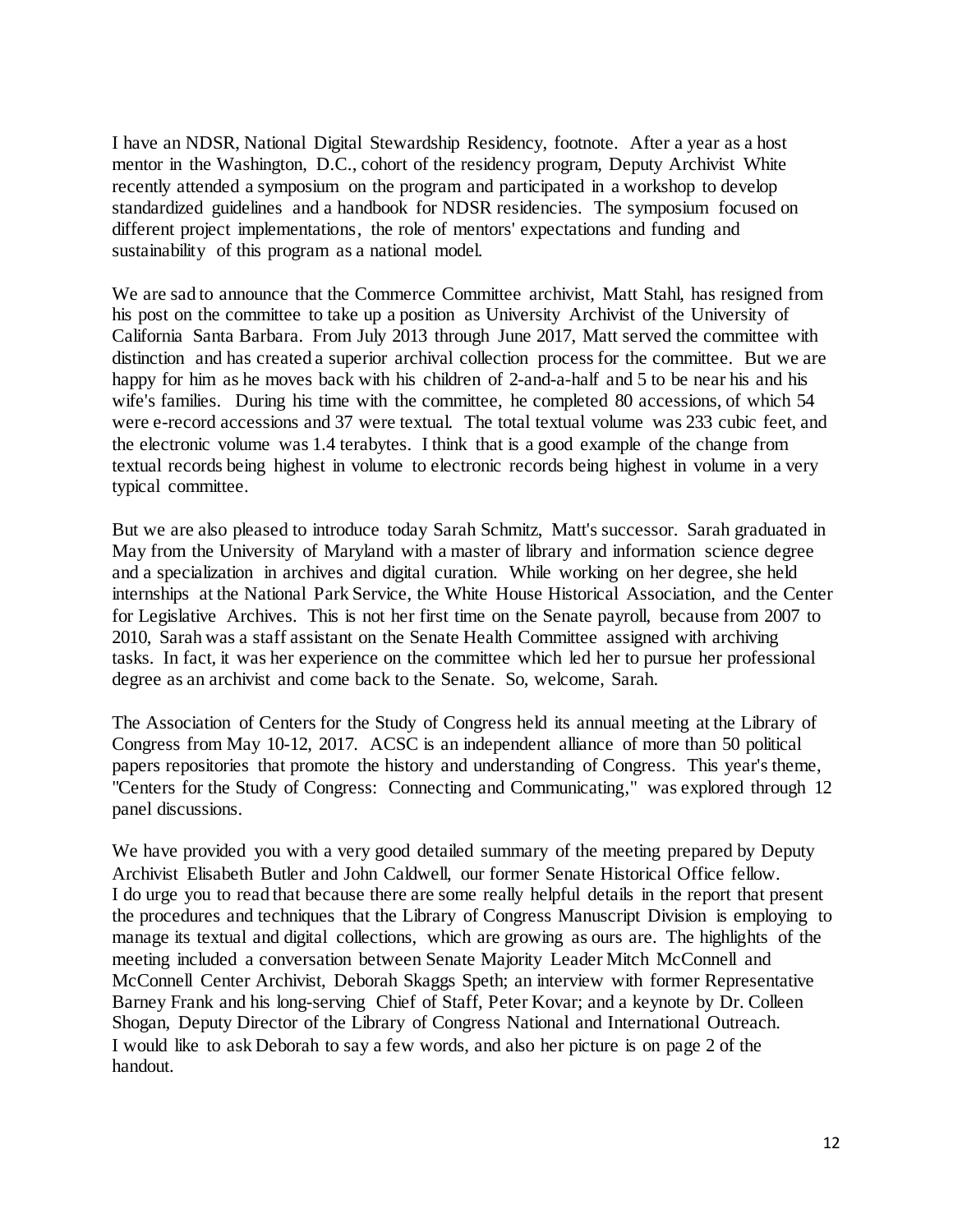**Ms. Skaggs Speth.** Okay. It was my pleasure to welcome and participate with Senator Majority Leader McConnell in an interview-style session during the recent annual meeting of the Association of Centers for the Study of Congress held at the Library of Congress. The May 10th session discussion ranged from the contents of his archives, which includes extensive family records, comprehensive Senate office records, the importance of his in-house archivist's work, Nan Mosher, overseeing current recordkeeping as well as disposition of archival records, and establishing his archives at the University of Louisville 8 years ago.

When asked what advice he had to convince other Senators about the value of an in-house archivist, he stressed that we needed to convince Members of the archival importance of their papers. We also learned that he was under the impression that many Senators already had employed an in-house archivist. I think he was surprised about the number. He spoke highly of their value. The Majority Leader also highlighted the importance of conducting oral history interviews. He began his oral history program back in the eighties. He spoke highly of their value for the research and writing of his recent memoir, "The Long Game." At the end of the session, it was apparent that he enjoyed his time with us.

**Ms. Haas.** Thank you.

Mr. Ferriero. Can I just add that the Massachusetts training program you mentioned is another project funded by NHPRC.

**Ms. Paul.** Wow, that's great.

**Ms. Haas.** I would like to recognize Director of the Center for Legislative Archives Richard Hunt to report on his activities.

**Mr. Hunt.** Thank you. Let me start with an update on GPO Building A. It is getting exciting that we are past the planning and design phase, and now we are actually going to see some activity occur.

On May 19th of this year, GPO issued the solicitation for the work on the renovation of Building A. I would remind people that this is going to yield 65,000 cubic feet plus of records storage space for House and Senate records. June 28th, this Wednesday, bids and proposals are due to GPO, and then they estimate they will take 30 days or so to award the contract. There should be some analysis and some exchange of information between GPO and bidders.

The estimated time for completion when the bidder is on board would be in the late summer of 2018. After taking occupancy, the Center will need a month or two to map the shelving into the agency's holdings management system and to apply bar codes to each shelf, so we can track the records' movement. The records that will be moved would begin in the fall of 2018.

Currently, we have close to 7,000 cubic feet of House and Senate records in temporary storage space at the Washington National Records Center and in a borrowed stack space in Archives I. Moving this volume of 7,000 cubic feet of records will require 13 separate truckloads to be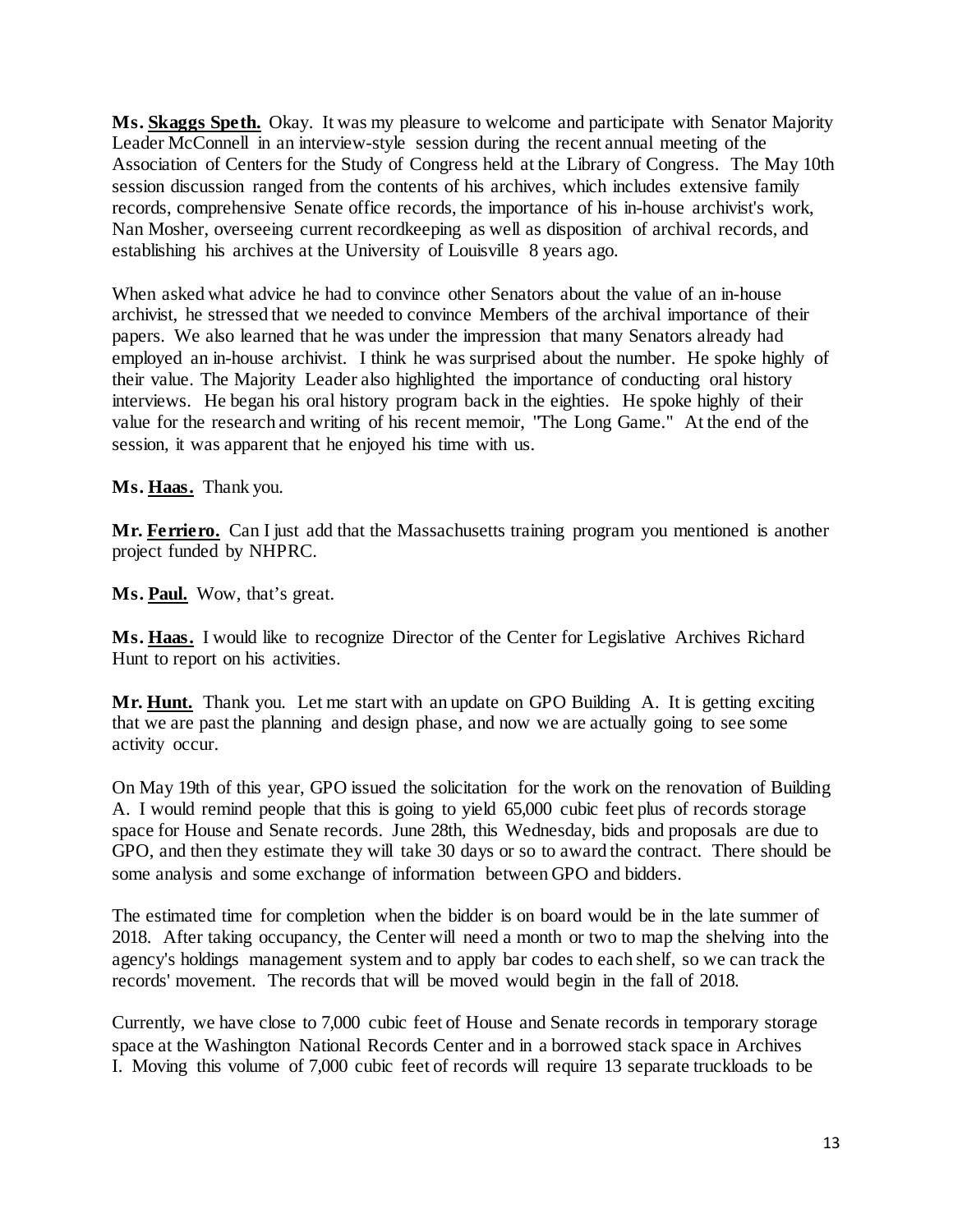delivered to the new space at GPO. This additional space will offer significant benefits to the Center and to our level of records services that we provide to the House and the Senate. We will be able to take in and store together a whole Congress worth of records, as was done for the first 80 Congresses in our space at Archives I. That system broke down with the massive increase in the volume of House and Senate records created by modern Congresses, and it has created significant challenges in our loan services, and also with description and reference services. The GPO space will allow us to restore a higher level of organization and service on modern records, and all new accessions will be stored in that space.

We have also done some planning at the managerial level and had informal discussions of the impact of this new space on our current staff of 20 folks. In July and August, we, the managers, will hold a series of formal discussions with Center staff to ensure that all have the opportunity to contribute their input to the planning process as we collectively face these new responsibilities and demands.

On the staffing front, as you know, we lost five experienced staff members to retirement last year, and we have filled four of those vacancies, including one position that provides dedicated support to the loan and records accessioning functions. Our loan team is comprised of that new employee, Greg Shavers, and three veteran employees who bring years of experience to the congressional loan operation.

Additionally, we have hired two new talented archivists, Dot Alexander and Sarah Waitz. They have joined the team and they have been trained in the loan process and have been backfilling as necessary. We have also revised our policies and procedures under Merrily Harris' leadership for the loan function so that any staff member can assist in the pulling and delivering of loans. It is all hands on deck. Given that our holdings have expanded significantly and demand for our services continues to go up, we need every hand to help.

Taking a look at the Center highlights for the midyear, I would like to support Karen's observation: The loan activity has been running at a historical high for the opening months of the 115th Congress, more than doubling from comparative periods of time from previous Congresses, and we have delivered close to a million pages of records to Congress since January.

We have also completed two significant projects of interest to this committee. First, we have completed the data migration of over 30 million files from the old Congressional Records Instance (CRI) system to the new one. The close of the 114th Congress resulted in the transfer of a high volume of electronic records and created a significant growth in the volume of records requiring data processing. Fortunately, the new CRI system has enhanced our ability to do that processing and prepare the records for transfer into the permanent preservation system at Rocket Center, and we are on track to complete that processing of unprocessed materials this summer and deliver them.

Second, we have completed the legislative enhanced archival description project, creating over 19,000 enhanced descriptions in the catalogue for House and Senate records for the first 96 Congresses. Sharon Leon, the architect of that project, has endowed a great legacy for the House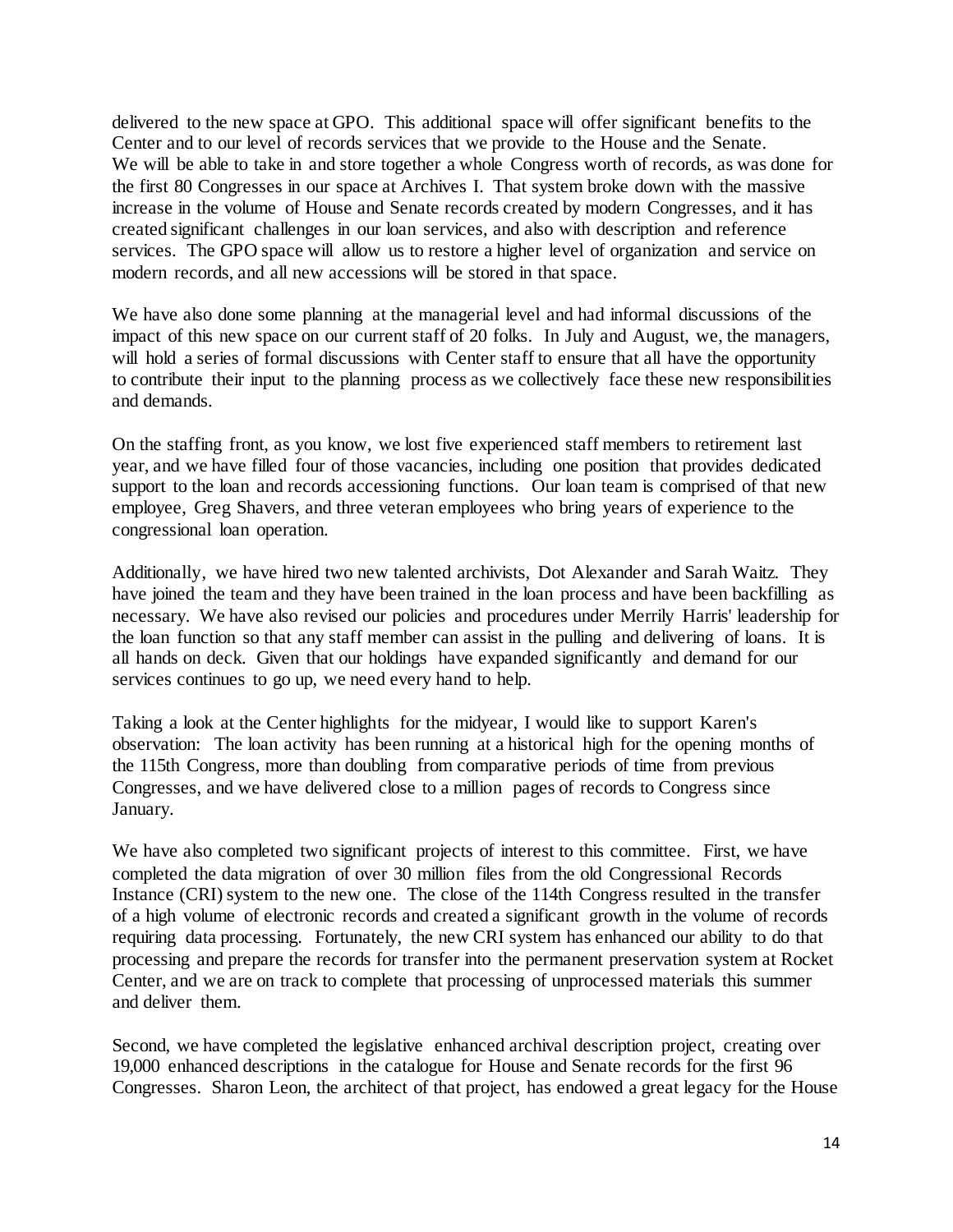and Senate and for researchers in the future. And thanks to Jacqie Ferry and others for their leadership and dedicated work on the project.

On the outreach front, the highlight has been the growth in scale and scope over the past few years of our educational outreach. New partnerships have been formed with the Federal Reserve Banks in Atlanta, Dallas, and St. Louis to reach teachers in new regions and States and to expand our offerings into the field of economics, which provide lessons rich in skills related to science, technology, engineering, and math.

The growth of our educational outreach program is especially noteworthy, as it has been driven by an increasing demand for our successful teacher workshops. Charlie Flanagan has been invited back many times to Florida and Texas to do new workshops, and we have been collaborating with our partners throughout the year to design and create new workshops and new materials to meet the needs of classroom teachers. You will notice Charlie is missing. He is in Dallas doing a workshop, and he will be busy with 10 workshops in six States this summer in Florida, Texas, West Virginia, Georgia, Illinois, and Missouri. And I will point out, on the efficiency front and cost effectiveness, that our partners pay all travel costs.

I will be happy to answer any questions about the report.

## **Ms. Haas.** Thank you Richard.

I would just like to mention, on the GPO project, you have done a great job at updating us so far with regular updates, but we haven't had a lot to report on.

## **Mr. Hunt.** Right.

Ms. Haas. But now we should start seeing some things. The date and timeline that you have laid out for this project I think is critical for us to be able to meet our responsibilities in transferring the records. So I want to thank you for the work so far, and we want to continue to work closely together as this project continues.

**Mr. Hunt.** Thanks for your support.

**Ms. Haas.** Absolutely. John?

**Mr. Lawrence.** Richard and Karen, you both mentioned this uptick in demand for loans compared to other comparable periods, and I am wondering: Is it because we have more people on staffs who are demanding records who now know where to go? And if so, that gives you guys pats on the back. Do you have any sense of what is driving that demand because I think, Karen, you mentioned three times the level of other comparable time frames.

**Ms. Paul.** I have never seen anything like it. Of course, we have had administrative changes before but not this amount of demand.

**Ms. Butler.** Can I add something to that? I know, in one case, we had a ranking Member from one committee move to become ranking Member of another committee. His staff came from a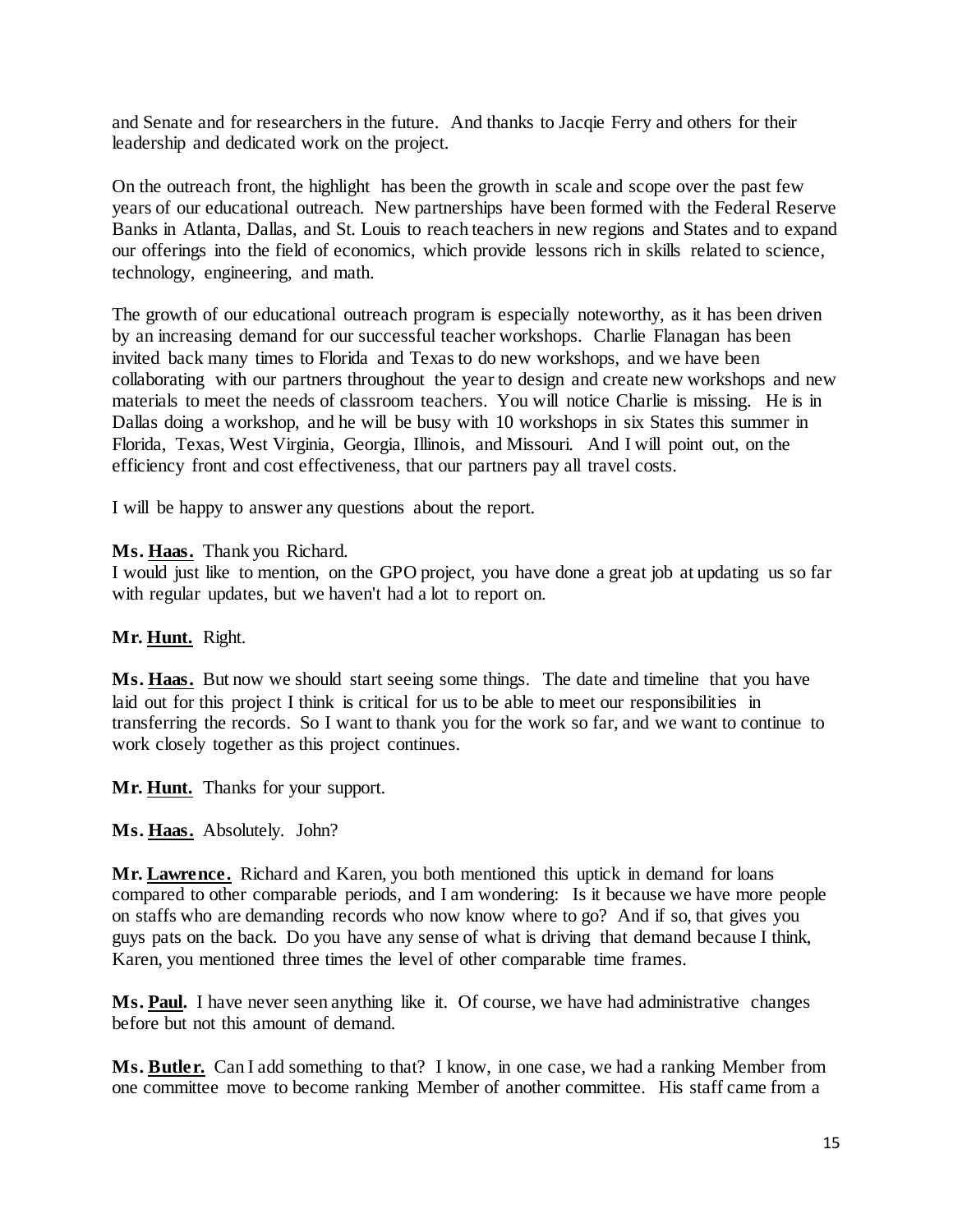committee with an archivist, and they went to a committee without an archivist. They then started asking us about the records of this particular committee. And this committee had never requested its past records before. So that was a case of a staff that had gotten used to having an archivist now asking questions about the records of its current committee. So we saw an uptick of loans from that committee, which had not requested loans before. In that case, it was the experience of having archivists on staff at a previous committee that made them ask about the past records on their new committee. That was good to see.

**Mr. Hunt.** The most obvious thing we have seen is increased activity on the nomination front, which is scary, given that they have still left a lot of positions unfilled. And then I assume, since there is unified Republican government, they are digging in on their agenda items and looking at previous attempts and explorations of various topics.

Mr. Lawrence. I don't mean to take too much time on this. I am just curious. Is the demand, this enhanced demand, remaining consistent, or was it greater at the time of the transition and has now fallen back down?

**Ms. Paul.** You mean, by now, it has fallen off? Yes somewhat.

**Mr. Lawrence.** There was more towards the beginning?

**Ms. Paul.** What was interesting about it this time was in the past if someone had been nominated previously, and a file existed, then was appointed to another position, it was normal to pull that one file back. But this time the staff called for everything historically created on that person. They were calling back files from 15 to 20 years ago. They seemed to be not only documenting individual nominees, but also to be looking at the process and precedents involved with the approval process as well. I found that fascinating.

# **Mr. Lawrence.** Thank you.

## **Ms. Haas.** Thank you, Richard.

At this time, I would like to recognize Senate Historian Betty Koed, who will update us on the oral history project on which she has been working.

**Ms. Koed.** Thank you. I have some slides to share. We have a lot of exciting projects underway in the Historical Office, and I am going to highlight just one very briefly and then move into our oral history project.

First, I want to note that we have breathed new life and energy into the Foreign Relations Committee Historical Series. This is a multi-volume collection of transcripts of the executive sessions of the Foreign Relations Committee. The Historical Office assumed responsibility for this project back in the 1970s. The last volume was published in 2010 for the 1968 volume. After that, due to office workload frankly, and also some difficulty with committee staff, the project languished for a few years. But I am delighted to report that we now have it back on track, and we are moving ahead quickly with it. This is due in good part to the work of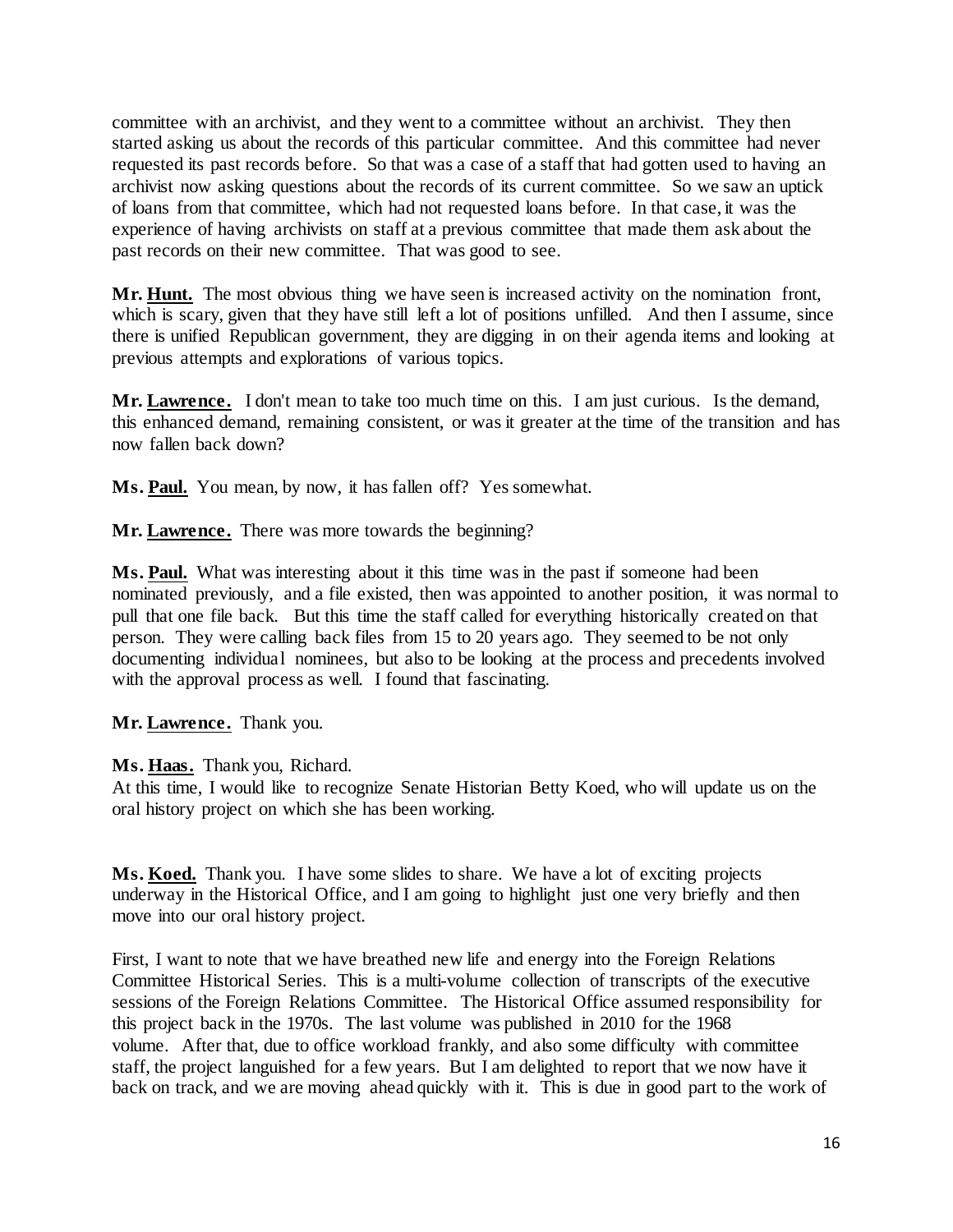my associate historian, Kate Scott, who has taken the lead on this project. Kate and our assistant historian Dan Holt and I are all part of that team.

With the 1969 and 1970 volumes that we are now working on, we have instituted an entirely new methodology for the project. Working with Senate Security and the Secretary's information tech team, we are completing all the work prior to declassification and publication within the confines of Senate Security. That means we now no longer have a safe in the Historical Office and we don't have to lock doors in the Historical Office, and no more single-paper copies of edited transcripts without a backup system, which had been a problem in the past. All the work is being done in a secure location on secured computer equipment. We have scanned and text converted all the transcripts from the 1969 and 1970 hearings, and we are now editing and doing the annotations of those needed to prepare for declassification and publication.

We have established an excellent working relationship with the Foreign Relations Committee and particularly with the committee's chief clerk, who has been extremely helpful in moving this project forward. And as part of the ongoing task, Kate Scott has also been doing research in the private paper collections of some of the key Senators of that era of committee history. Most notably, she recently completed research in the papers of Stuart Symington at the Missouri State Historical Society. In 1969 and 1970, William Fulbright was the chair of the Foreign Relations Committee. He certainly was a central figure in the process. But the executive session hearings of 1969 and 1970 have revealed to us the vital role played by Symington in the ongoing discussions of foreign policy during the era of the Vietnam War. Kate's research into the Symington papers has been extremely helpful in highlighting the hearings and putting them into a broader context to better understand his particular role on the committee, and to give us a deeper understanding of the issues involved. All of that, of course, helps us in editing and annotating the transcripts, and it serves as yet another reminder of just how important it is to save Members' papers.

Now on to our oral history project. Since 1975, when the Historical Office opened its doors, Senate historians have conducted nearly 700 interviews with more than 170 individuals. When the project began, my predecessors focused their efforts on interviewing Senate officers and staff. They believed that long-serving staff, rather than Senators, were more likely to have an institutional perspective, and there is a lot of truth to that statement.

If you interview people like former parliamentarian Floyd Riddick, or former Secretary of the Senate Bill Hildenbrand, or the three chief clerks of the Foreign Relation Committee from 1947 to 1977, Francis Wilcox, Carl Marcy, and Pat Holt, these people have made major contributions to Senate history and have a wonderful institutional perspective. They also left Senators out of the project, for the most part, because they assumed that every Senator would have ample opportunity to do an oral history interview either as part of their own personal archival process, like Senator McConnell does, or with another institution such as a Presidential library. For some, that proved to be true. But we have found that many have been ignored. And for those who did do interviews with Presidential libraries, for example, the interviews typically are all about the President and very little about the Senator, and even less about the institution of the Senate, not surprisingly. This would prove to be an inadequate solution to this issue.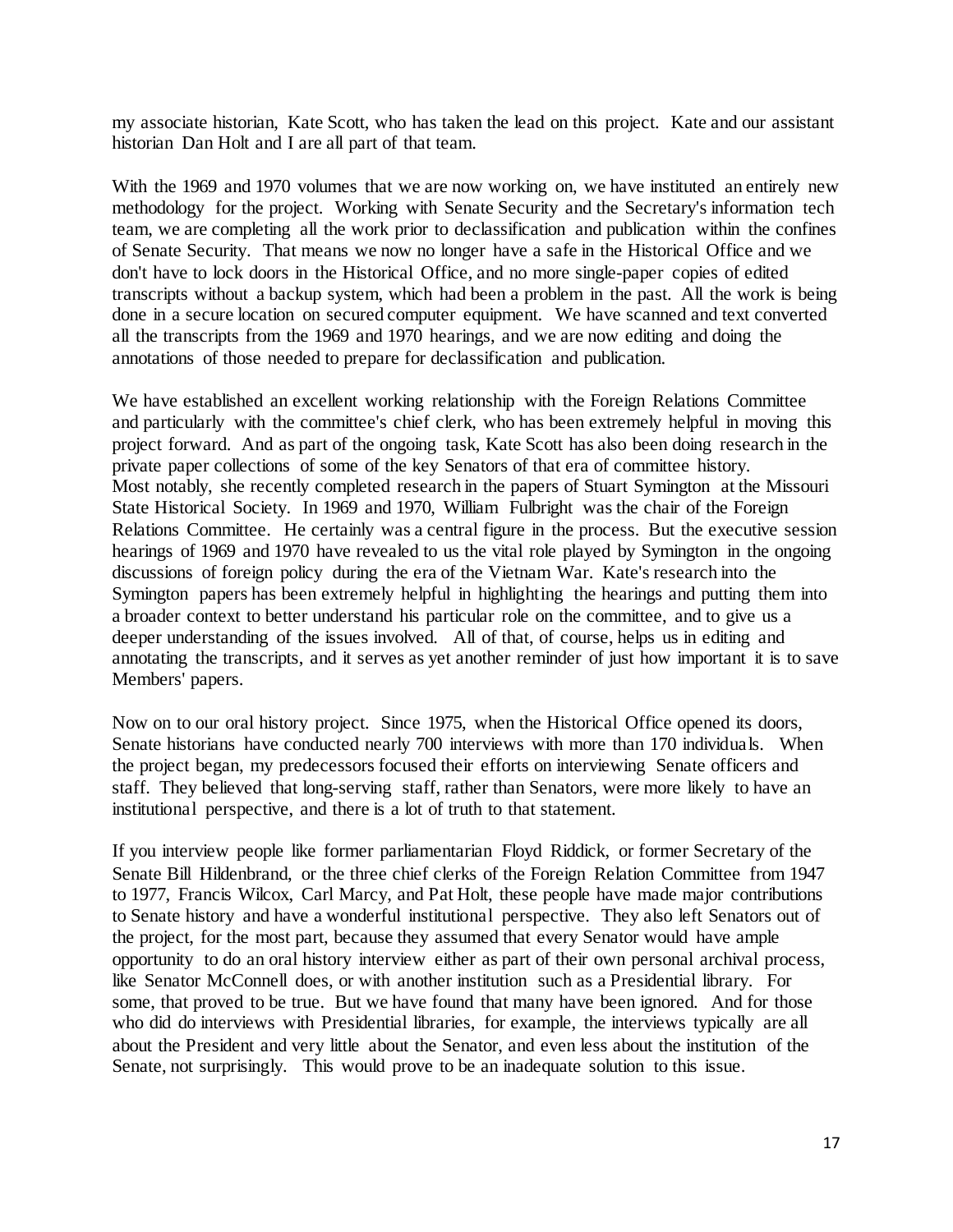Also, my colleagues and I have dedicated our careers to studying the Senate. So we personally bring to the interview process an institutional perspective that you won't get from anywhere else.

So now, more than 4 decades after its creation, the Senate Oral History Project is a treasure trove of institutional memory, but when I became historian 2 years ago I had to acknowledge the project had two large missing pieces. One was Senators. 1,971 individuals have served in the Senate since 1789. But by 2015, only five were included in the Oral History Project. Without the inclusion of Senators, what do you have? An incomplete story. Particularly, long-serving Senators have a unique institutional perspective of their own that comes with that election certificate. It has to be preserved.

The other missing piece was women. When I joined the office in 1998, I found only three women included in the Oral History Collection. "Why don't we have more women in this collection," I asked. Well there weren't any women to interview they told me. Immediately, I began to compile a list of women who had served as chief of staff to Senators since 1947 when implementation of the Legislative Reorganization Act authorized that position. There were seven in 1948, and the number has been steadily growing ever since. In fact, in my research, I have found women who served in top positions on committees and in Members' offices as early as 1911. That history also needs to be reflected in the Oral History Project.

So all of this is prelude to my main point. When I became historian 2 years ago, working alongside my deputy historian, Kate Scott, I redefined the focus and the scope of the project. The first step was to establish project guidelines. Prior to 2015, the Historical Office had worked with a set of assumed guidelines, but nothing formal had ever been adopted. Working closely with the Secretary of the Senate and the Assistant Secretary as well as their legal counsel, we did just that. We formalized many long-standing practices, but also clarified issues of inclusion, access, and publication. This was done not only to help us expand the project, but to help better define our role in it and to protect the prerogatives of the project itself. After that, it was full speed ahead.

Of course, there are only three Senate historians, so we can't interview every single Senator, along with officers and staff. But we hope to interview a selection of long-serving, retired, or about to retire, Senators during each Congress. Kate recently completed a comprehensive oral history, a total of 20 interviews with former Senator Carl Levin of Michigan. I am currently interviewing former Senator John Warner of Virginia. We have done eight interviews so far. Both Senators can boast of long Senate careers, 30 years for Warner, 36 for Levin. But they also had extensive service as chair or ranking member of the Armed Services Committee. Together, these two oral histories provide almost a textbook of American foreign policy and military affairs since the 1970s.

We are already in discussion with Senator Pat Leahy of Vermont to start interviews with him as his retirement date approaches, and we are considering a number of others to be interviewed in the months ahead. If we could capture the memories of Senator Orrin Hatch, for example, that would not only complement the Leahy interview, in terms of service on the Judiciary Committee, just as one example, but also as the experiences of being President pro tempore of the Senate.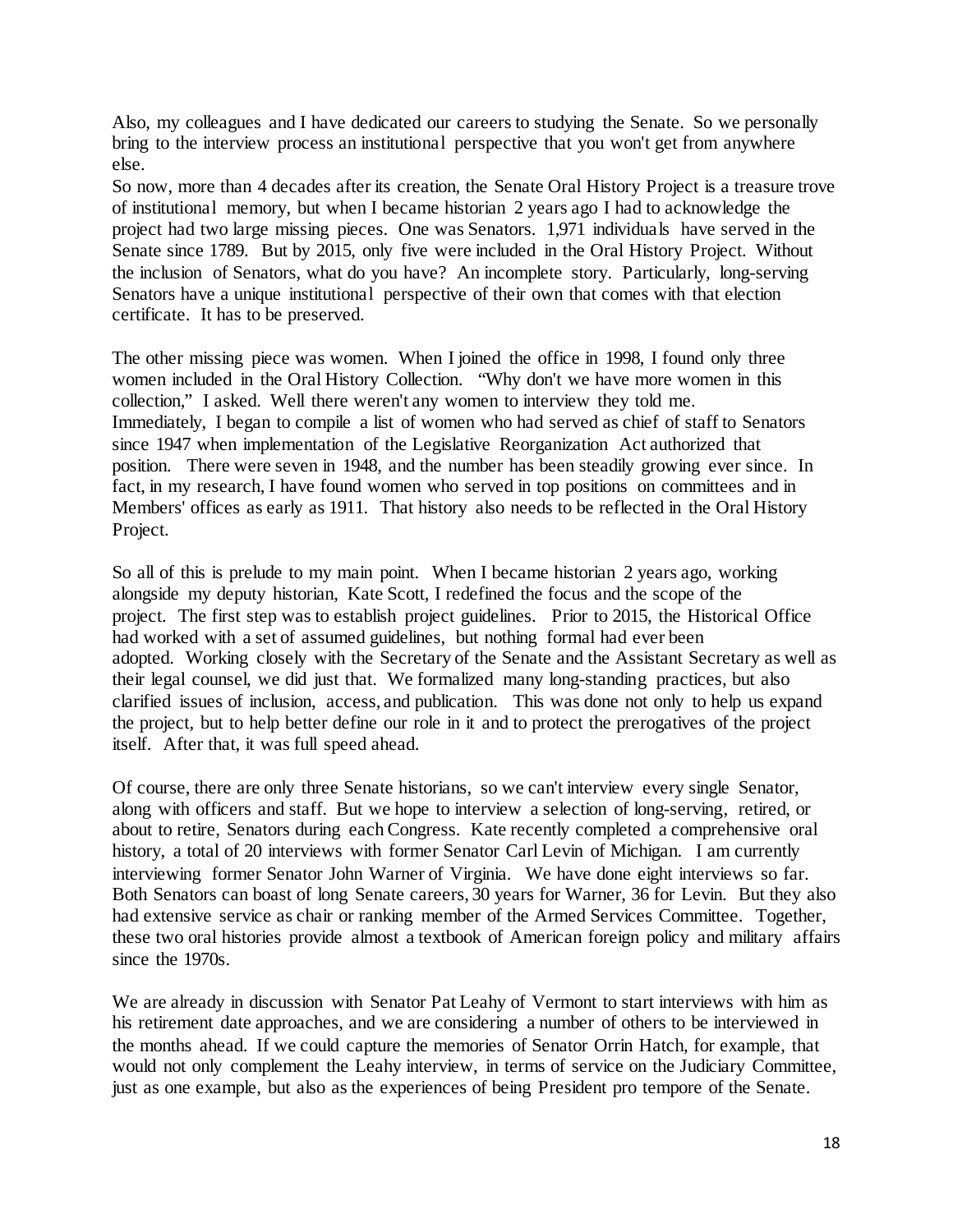And last, but certainly not least, we have launched our *Women of the Senate* oral history project. This is a wonderful complement to the House's project that they also have underway. Looking ahead to upcoming milestones, the centennial commemoration of Senate passage of the Women's Suffrage Amendment in 1919, and then ratification in 1920, as well as the service of the Senate's first female Member in 1922, Rebecca Felton, we are conducting a series of interviews with former and current Senators and select female staff. For this project, we have some specific objectives in mind. We will document the evolving role of women in the Senate and their impact on the institution and its operations and procedures, to explore the individual and collective experiences of women Senators, to explore the origins and development of women Senators' bipartisan meetings, to study the history of election and reelection campaigns of women Senators, to learn about the legislative priorities and accomplishments of these women, to identify and explore the experience of female committee chairs and ranking members, to discuss the role of women in political leadership, and to document the long and evolving story of women on Senate staff.

Our first priority is to interview former female Senators. We have already completed interviews with Carol Moseley Braun, Kay Bailey Hutchison, and Blanche Lincoln. This week I am interviewing Barbara Mikulski. Next month it will be Nancy Kassebaum, and we will continue on from there.

Once we have interviewed all former Senators, we will turn our attention to current female Senators. Meanwhile, we have also begun interviewing selected female staff. And I will name just a few: Linda Gustitis, former chief of staff to Carl Levin; Elizabeth Letchworth, former Republican Party secretary; and the first female pages, including Paulette Desell and Ellen McConnell, who are pictured on this slide back in the 1970s.

Unlike our standard life review oral histories, these interviews for the *Women of the Senate* Project will be specific to Senate service. They will focus on the women's experiences in the Senate, and issues of gender in American politics and the Federal workforce. And for the first time, we are video recording our interviews with women Senators. In the past, we have only done audio recordings for our Oral History Project. In addition to saving a substantial amount of personal and institutional history of the Senate, these interviews will provide material for commemorative events, talks and tours, and web features in the years ahead. Of course as with all Senators, the interviews with female Senators will be a valuable complement to their archival collections.

So this will take us a long way towards filling those missing pieces in the Senate's Oral History Project. We have a lot of other great projects underway, but I will stop with just these two ongoing projects that have found new life and new scope in the Senate Historical Office. Thank you.

#### **Ms. Haas.** Thank you, Betty.

One of the projects we are working on for the Advisory Committee outside of these meetings is the Sixth Report, documenting the activities of the committee from 2013 through 2018. Farar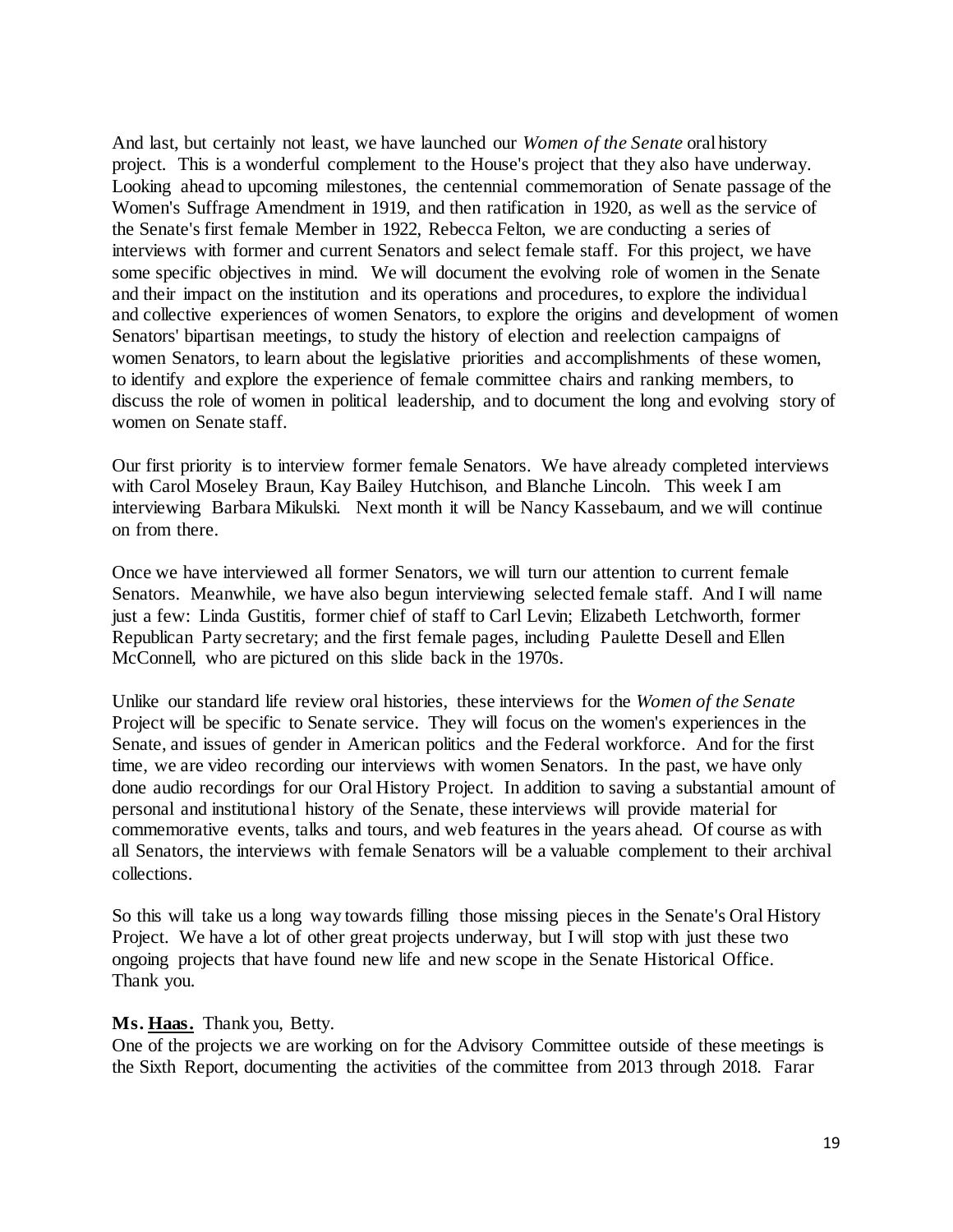Elliott will give us some background on the history of the committee, as well as past reports and the topics that will be covered in the upcoming Sixth Report. Farar.

## **Ms. Elliott.** Thank you.

This is an update on the progress of the Sixth Report, and probably there are a number of us here who were not here for the Fifth Report. The report will be released in 2018. But since the last report was 6 years ago, I want to set the stage for the work of the Advisory Committee on the Records of Congress (ACRC) in this report by reviewing, briefly, the background of Congress' care of its records, the work of Congress that brought the ACRC into being, the role the ACRC plays in Congress' official records, the records of the committees, and the officers of the House and the Senate.

So the Congress, as we have seen today, produces a lot of rich archival material. The House and the Senate themselves require use of that material to conduct research on past work and plan for future work. For the public, the story of Congress is best told through its own records and documentation. The struggle to comprehend all of that richness, the variety of official records, has been going on for generations and generations. Since the beginning of the first Federal Congress, the Secretary and the Clerk have been custodians of the documentary history of Congress.

Tracing the events that led to the establishment of the ACRC and the definition of what the ACRC does, I am going to skip the first century and take us to the end of the 19th century. In some of these examples there will be a slight preference from the House only because I know them best, but I am sure my Senate colleagues will forgive my parochialism.

The wish to gather and preserve the records of Congress is common for the House and the Senate. There was a long trek to the establishment and work of the ACRC, the body that is charged with advising the House and the Senate on the challenges faced and potential solutions to those challenges.

The Civil War, industrial revolution, Westward Expansion, the Gilded Age, the expansion of the Federal Government, and the extension of Congress' work and its records led to a tacit acknowledgment that the papers of Congress were important records. As I researched, I saw that the House adopted a rule in 1880 that indicated the importance of the records. In fact, it indicated tacitly also that perhaps the House could do better. They passed a rule that all records must be gathered and turned over to the Clerk within 3 days of the end of a Congress. And it also said that if the committees didn't meet their deadline, the Clerk could go in and retrieve everything. That was in response to a challenge of timely archiving, and it seems perhaps there was a frustration somewhere with the committees. Still, a 3-day window does seem a bit harsh, as does threatening the committees with an avenging clerk. So we don't quite know how well that worked.

But 50 years later, the Senate took the lead. Soon after the National Archives building opened, the Senate, in 1937, adopted a resolution that it would store its records at NARA. In 1946, the House did the same. For the public however, the House records were officially closed to all but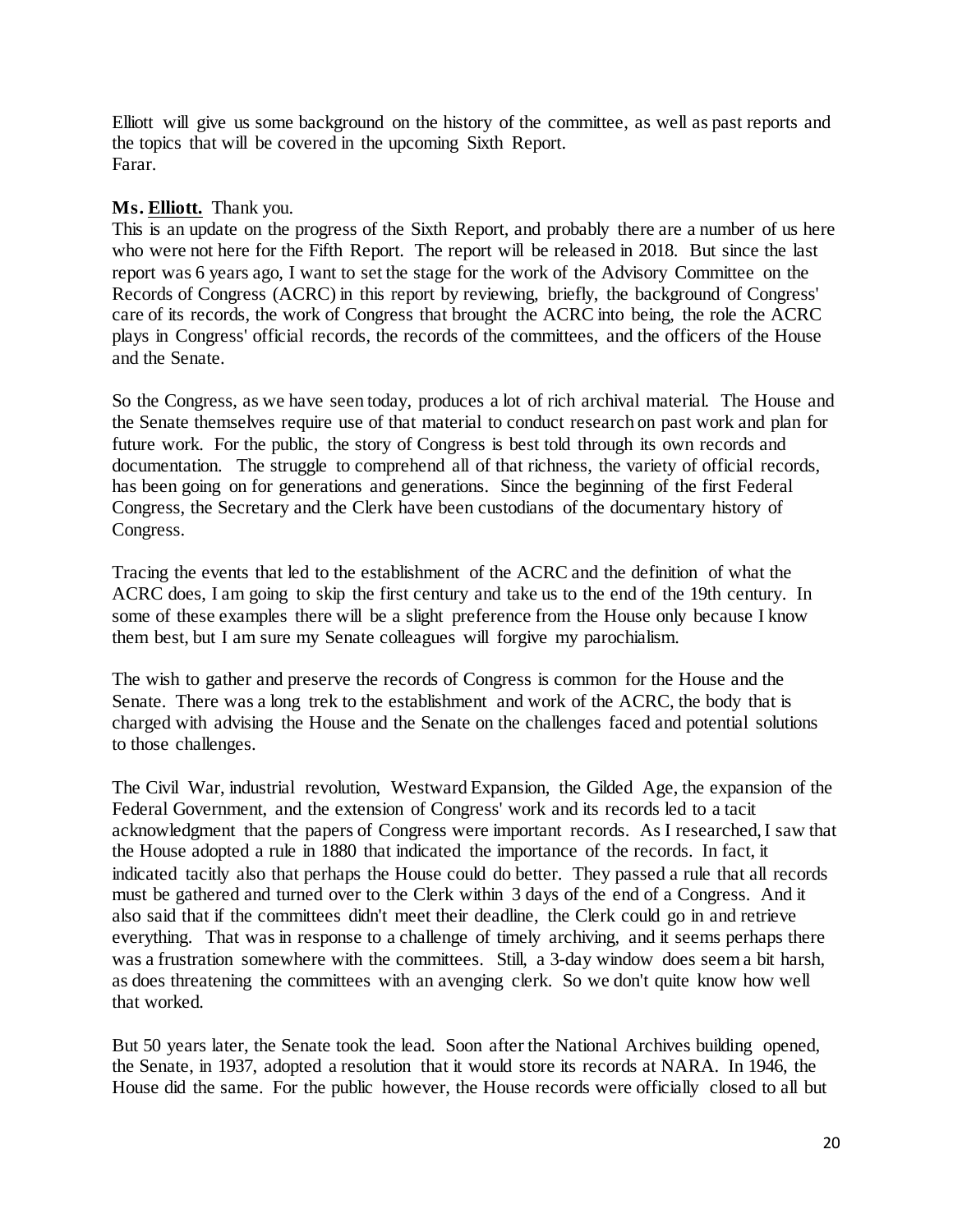the committees that created them and needed access to them. In 1953, the House adopted House Resolution 288, which allowed the records to be opened after they were 50 years old, but only if you wrote the Clerk and asked to see them. You had to ask for a specific record from the Clerk which made it hugely difficult since most researchers didn't know what record to ask for since they hadn't seen it.

That led to another problem in which in-the-know researchers would circumvent the process by going straight to a committee they knew. First, the committee didn't have to ask the Clerk's permission, and second, didn't have to wait for 50 years. So a researcher would go to a committee and ask for the record, the committee would then recall the record back from NARA for its own use, and then share it with the researcher which wasn't the spirit of the law and also led the records to be at risk for wandering off in a more permanent way. That is the 1950s.

In the 1970s, the post-Watergate reforms brought a new interest in transparency and the institution's history. The Senate appointed a historian in 1975 who counseled the Senate's committees on best practices. In 1980, inconsistencies in each Senate committee deciding what its access rules were, were cleared up by the new 1980 20-year rule for how long Senate records would be closed. There are exceptions for different requests that I am sure Karen and Betty could tell you a lot more about, because I can't.

The House also took up the issue of its records. The Committee on House Administration took the lead and issued guidelines on how to handle records. The final major catalyst was a Bicentennial Research Conference in 1989 to regularize how Congress' records were handled and what kind of scholarly and professional advice would keep Congress abreast of current issues, how advocacy could help in the proper care of records, and how that could be formalized. Historians, archivists, people in the Congress, urged the creation of that vehicle. And, shazam, the Advisory Committee on the Records of Congress was formed in 1990.

That brings us to what the ACRC does. The public law that created the ACRC states that it shall advise and advocate in order to increase attention to the status and the use of the official records of the House and Senate. Over the past 27 years, the ACRC has been the primary national forum where the concerns of the broadly dispersed congressional studies community are given voice, where thoughtful solutions to these unique challenges to official records are proposed, implemented, and debated. The House and Senate rely on the appointees to the ACRC to ask questions, to sharpen the thinking of the Center for Legislative Archives and the House and Senate officers, to provide advice, to question our assumptions, to offer news, to offer guidance, and to keep us current between the meetings, not just on meeting day.

Every 6 years, in the form of a report like the one currently underway, the ACRC assesses what has happened, how the House and Senate and NARA have performed since the last report, and what are the challenges that we all continue to confront regardless of format of records. The ACRC monitors, guides, and supports the record partners, and addresses the shifting challenges of documenting history of a representative democracy.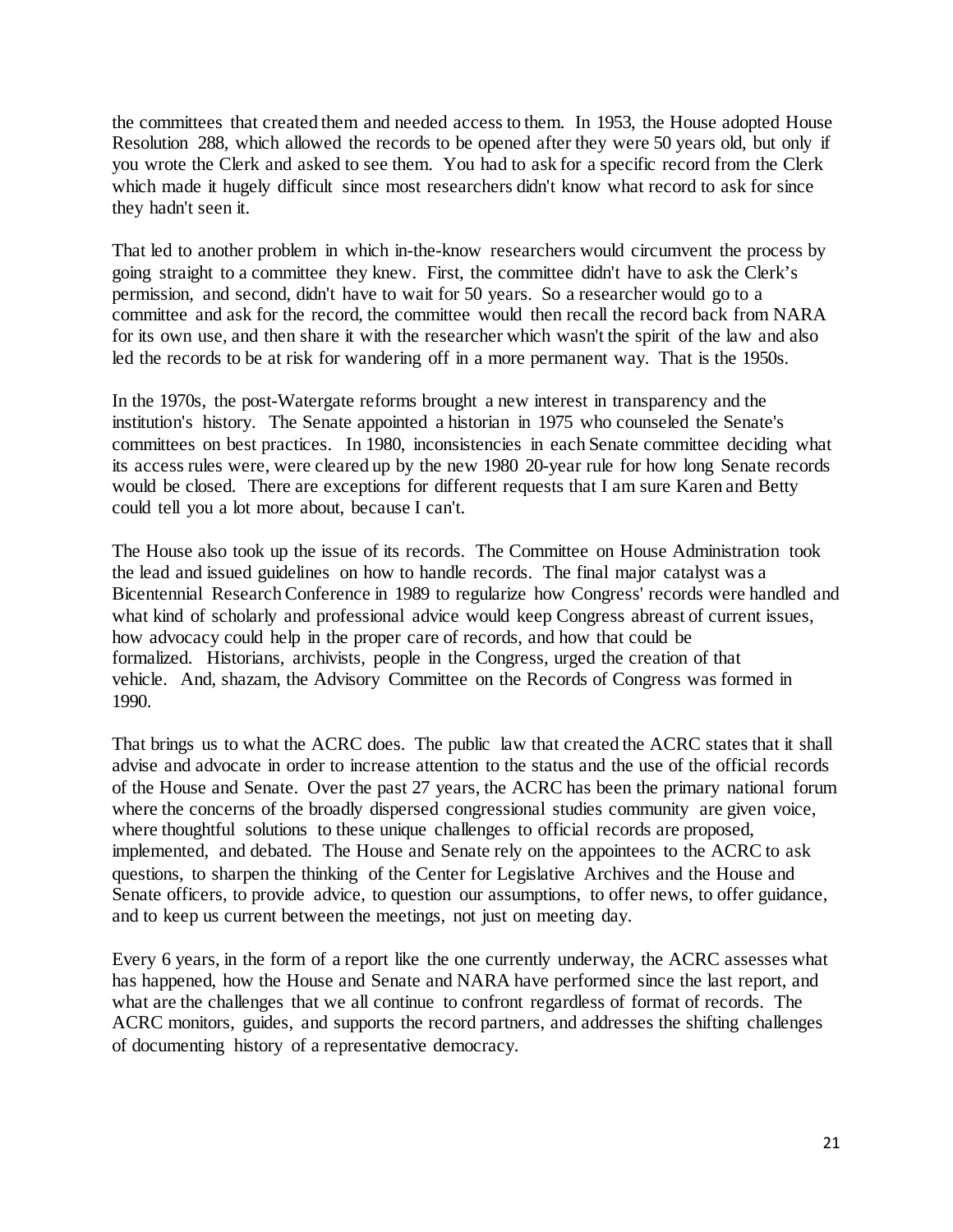Early this month, I looked back over the previous reports to get a sense of specific recommendations that the ACRC has tackled so that as you all prepare to see in the fall a draft of this report, you will know what recommendations have been offered in the past. The First Report focused on the foundation of developing the processes for maintenance of official records of Congress at the Center for Legislative Archives. The Second Report did the same thing. The Third Report turned its attention to the community of congressional archivists, historians, political scientists, suggesting a more collaborative approach to managing and preserving records.

The Fourth Report examined the preservation crisis created by the 2001 anthrax attacks and the effects of eradiating government mail. It also addressed the planning, design, and construction of the Capitol Visitors Center. Several reports at this point started sounding an alarm about electronic records and how the Center would preserve them. Some listed the kinds of electronic records and the amounts of electronic records that were arriving at the Center. And they are adorably small.

# **Mr. Hunt.** You only need one.

**Ms. Elliott.** You are right. But they sound so big in the current report, and you are thinking, wow, that is a one-word document.

The Fifth Report focused squarely on the electronic records issue, particularly on the Congressional record's instance of NARA's electronic records archives, and the adoption and implementation of a task force to improve online description of the records of Congress.

The Sixth Report is going to document the ACRC's efforts in at least five major areas that we want your continued contributions on in the 115th Congress; they include: the absence of physical space available for textual records stored at the Center for Legislative Archives in the National Archives Building and the creation of additional archival storage space at the Government Publishing Office; expansion of electronic records storage, including offsite redundant storage; transfer and preservation of committee hearing video; social media archiving; the Legislative Enhanced Archival Description (LEAD) project.

As I said a little earlier, in the fall you all will be provided with a draft of the report, and in the meantime we will be looking also for your recommendations on concerns that you see in the future electronic records field and feel that we should continue to get ahead and out in front. If you all have any questions, I would be more than happy to answer them, or you can wait for something exciting in the mailbox.

**Ms. Koed.** What is the process of creating the report?

**Ms. Elliott.** Robin and Karen look at what the recommendations of the last report entailed. What are the major issues based on the minutes of the Advisory Committee on the Records of Congress? What have the institutions faced? What have the appointees brought forward as important issues? From that they begin to craft a draft. What did the last report see